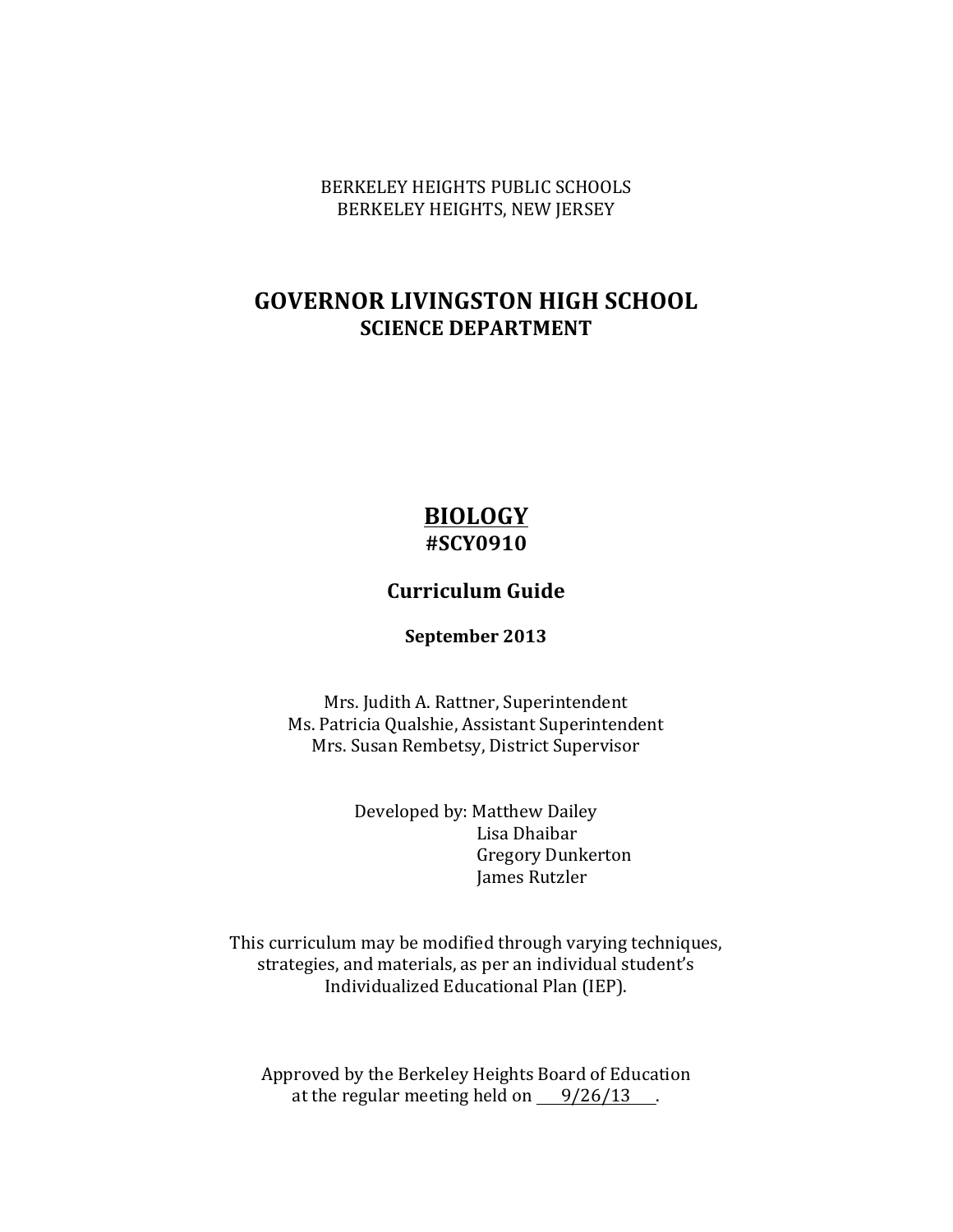# **TABLE OF CONTENTS**

#### Page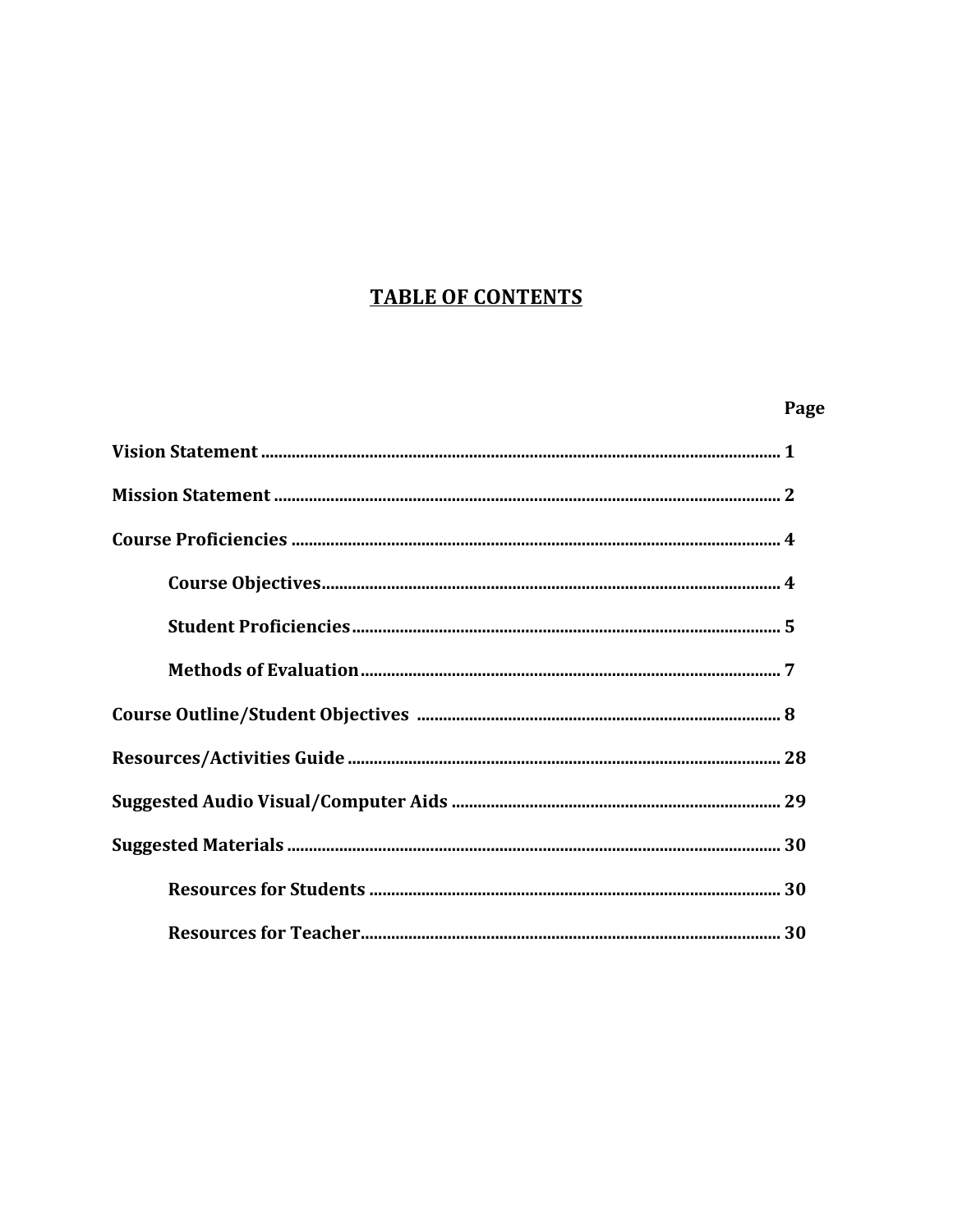### **VISION STATEMENT**

Through the study of this program, students will gain an understanding of biological principles and the living world. Students will become biologically literate individuals while applying the scientific method and improving observational reading, writing, and critical-thinking skills.

Students will develop laboratory techniques and practice problem-solving through hands-on, inquiry activities. Students will be encouraged to develop appropriate personal values regarding scientific investigations, biodiversity, and the impact of biotechnology on society. Students will be exposed to information related to career selection in the life sciences, as applicable throughout the course.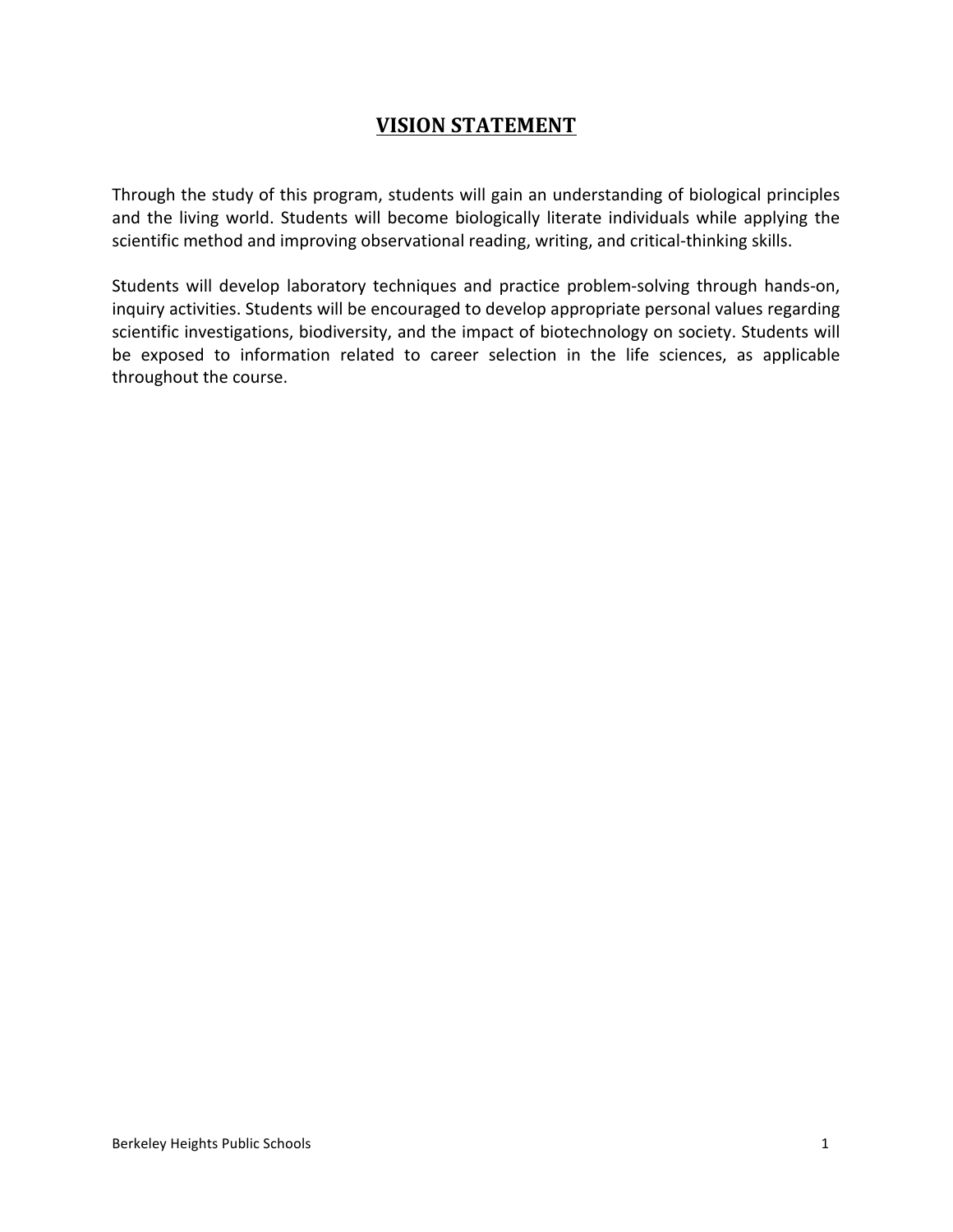### **MISSION STATEMENT**

The philosophy of this program is to develop scientifically literate individuals with an appreciation for, and an insight into, the complexities of biology.

Throughout the biology program, several major unifying themes will be highlighted:

- $\bullet$  Scientific inquiry and the process of science
- The relationships of science and technology to society
- The hierarchical organization of the living world
- $\bullet$  The relationship between structure and function
- $\bullet$  The cell as the basic unit of structure and function
- Regulation of biological systems
- $\bullet$  Inheritance of genetic information and the continuity of life
- $\bullet$  Evolution and the unity and diversity of life
- $\bullet$  An organism's interactions with living and non-living functions in the environment
- $\bullet$  Interdependencies among systems

Topics included in this course are:

- 
- The Molecules of Cells Genetics
- Metabolism DNA
- Cell Structure and Function RNA and Protein Synthesis
- 
- Cellular Respiration Evolution
- 
- The Cell Cycle Ecology
- Human Anatomy and Physiology Biotechnology
- Chemistry in Biology  $\bullet$  Meiosis and Sexual Reproduction
	-
	-
	-
- Membrane Structure and Function The Genetics of Viruses and Bacteria
	-
- Photosynthesis Classification and Biodiversity
	-
	-

Students enrolled in biology will be expected to complete laboratory exercises that stress independent and group work skills. Students will complete several formal laboratory reports during the school year. The course will also include online and traditional research.

Students will demonstrate the ability to effectively communicate in a variety of ways, including oral and written presentations and reports (including laboratory reports), class participation, homework, classwork, note taking, and projects. Student performance will be evaluated, using a variety of traditional and alternate forms of assessment.

Biology is intended for students in grade 9. It is a comprehensive and challenging course that prepares motive learners who may later pursue a career in a science-related field. The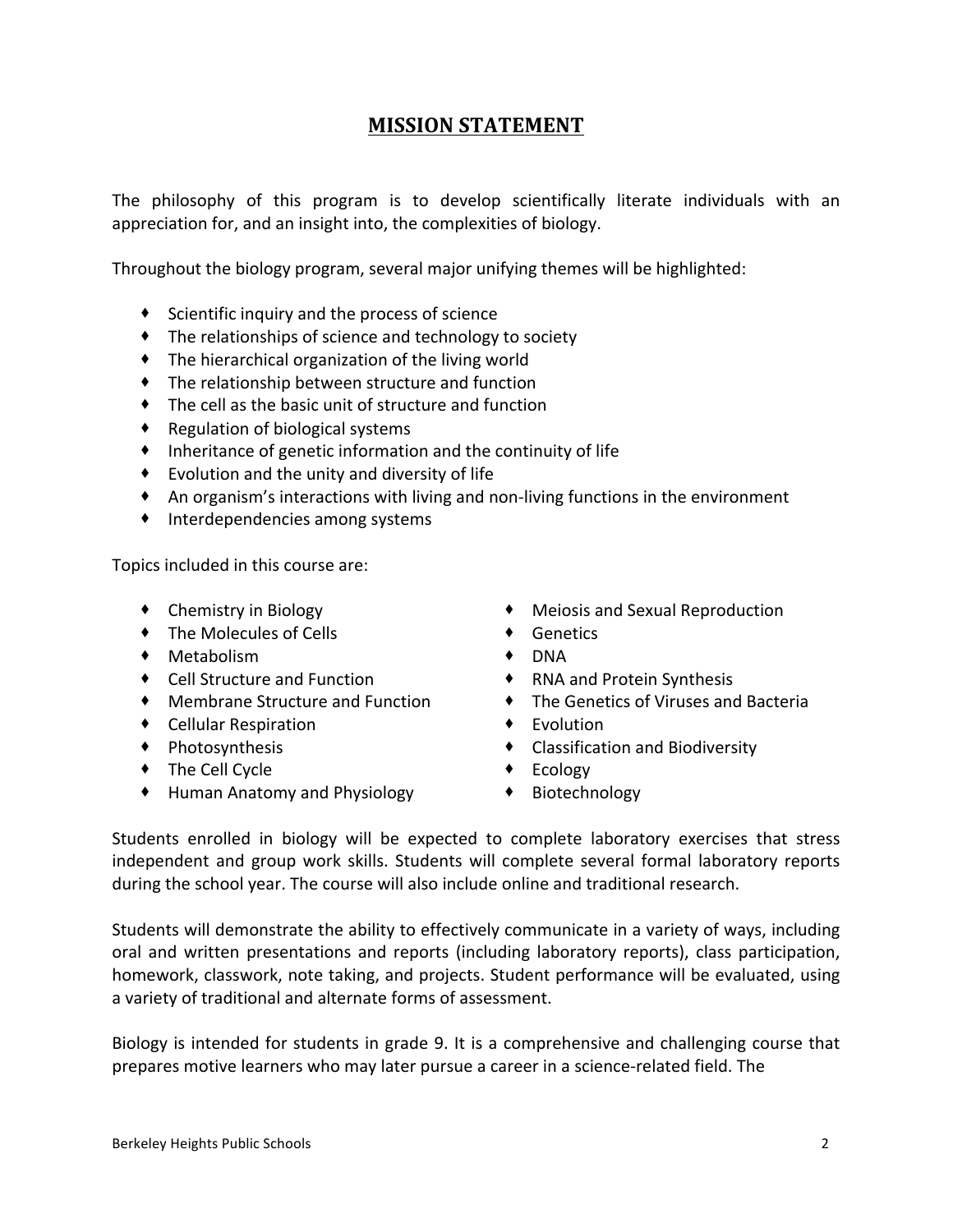#### **MISSION STATEMENT** (continued)

laboratory component broadens opportunities for students to develop their analytical and inquiry skills and prepares them for future scientific endeavors. Six (6.0) credits are awarded upon successful completion of this course. National and State Standards have been integrated throughout the curriculum.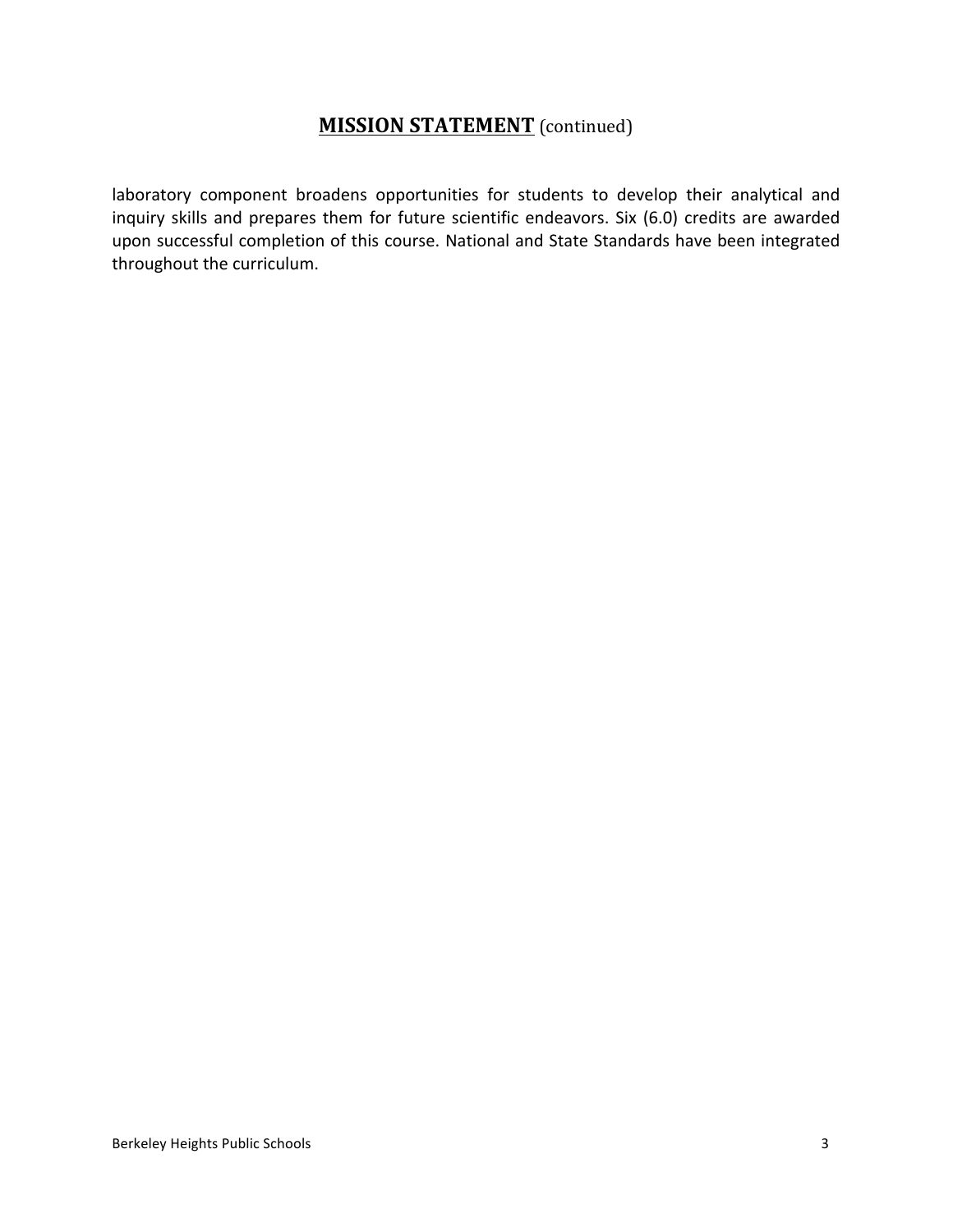### **COURSE PROFICIENCIES**

#### **COURSE OBJECTIVES**

- 1. To instill in our students an awareness of the interdependence of chemical and biological processes, in the maintenance of living systems. (5.1/12A1, B3; 5.3/12A1, B1, C1,2)
- 2. To introduce the concept of continuity of life.  $(5.3/12A4, D1,2,3; E3; 5.5/12C7)$
- 3. To help students develop an understanding of structure and function in living things, from the evolution of the cell to the complex hierarchy of organization, in the multi-cellular organisms. (5.3/12A4, C1, D1,2,3, E2,3; 5.5/12A1-4)
- 4. To provide students with opportunities to practice the skills of the scientific research method. (5.1/12A1,2,3, B1,2,3,4, C1,2,3, D2; 5.3/12A1; 9.1/12A1,4, B1,3, D1, F5)
- 5. To help students develop an appreciation for the complexity of living systems. (5.1/12D3; 5.3/12A1,6, B3,4,5, C1,2; 5.5/12B2,3)
- 6. To provide for career orientation, in the various aspects of biological activities where appropriate. (9.3/12C2,3; 9.4/12C3)
- 7. To have students correctly use scientific instruments, apparatus, and technologies of biology (such as the microscope and computer/Internet) and demonstrate the procedures of biology (preparation of wet mount slides, use of laboratory materials, and protective equipment) in a safe, prescribed manner.  $(5.1/12A1,2,3, B1,2,3,4; 5.3/12A1; 5.4/12C1;$ 8.1/12A2, B1,3,5,7,8; 8.2/12B3; 12/N-Q1; 12/A-CED2,10, B5, C1,2; 12/S-ID1-2; 12/S-IC1-6)
- 8. To encourage students to develop informed ethical views about issues in research, technology, and public health and policy.  $5.1/12B4$ ;  $5.2/12B1-3$ ;  $9.4/12D-52,53,54$ )
- 9. To have students evaluate information about current biological issues. (5.1/12A3, C1,3, D1; 5.2/12A1; 5.3/12C2, D1; 9.1/12A1,4, B1,3, D1,2, F5)
- 10. To assist students in using technology skills and tools, to gather and organize information and to solve problems. (5.1/12A2,3, B1,2,3,4; 5.3/12C1; 9.1/8F6; 9.1/12A1,4, B1,3, C4,5, F2; 12/N-Q1; 12/A-CED2,10; 12/S-ID1-7, 12/S-IC1-6, 12/S-CP1-5, 12/S-MD1-7)
- 11. To have students develop an understanding of, and appreciation for, the organization of the living world. (5.1/12A1, B3; 5.3/12A1, B1, C1,2; 5.5/12A1-4, B1,2, C1-3; 5.10/12A1, B1)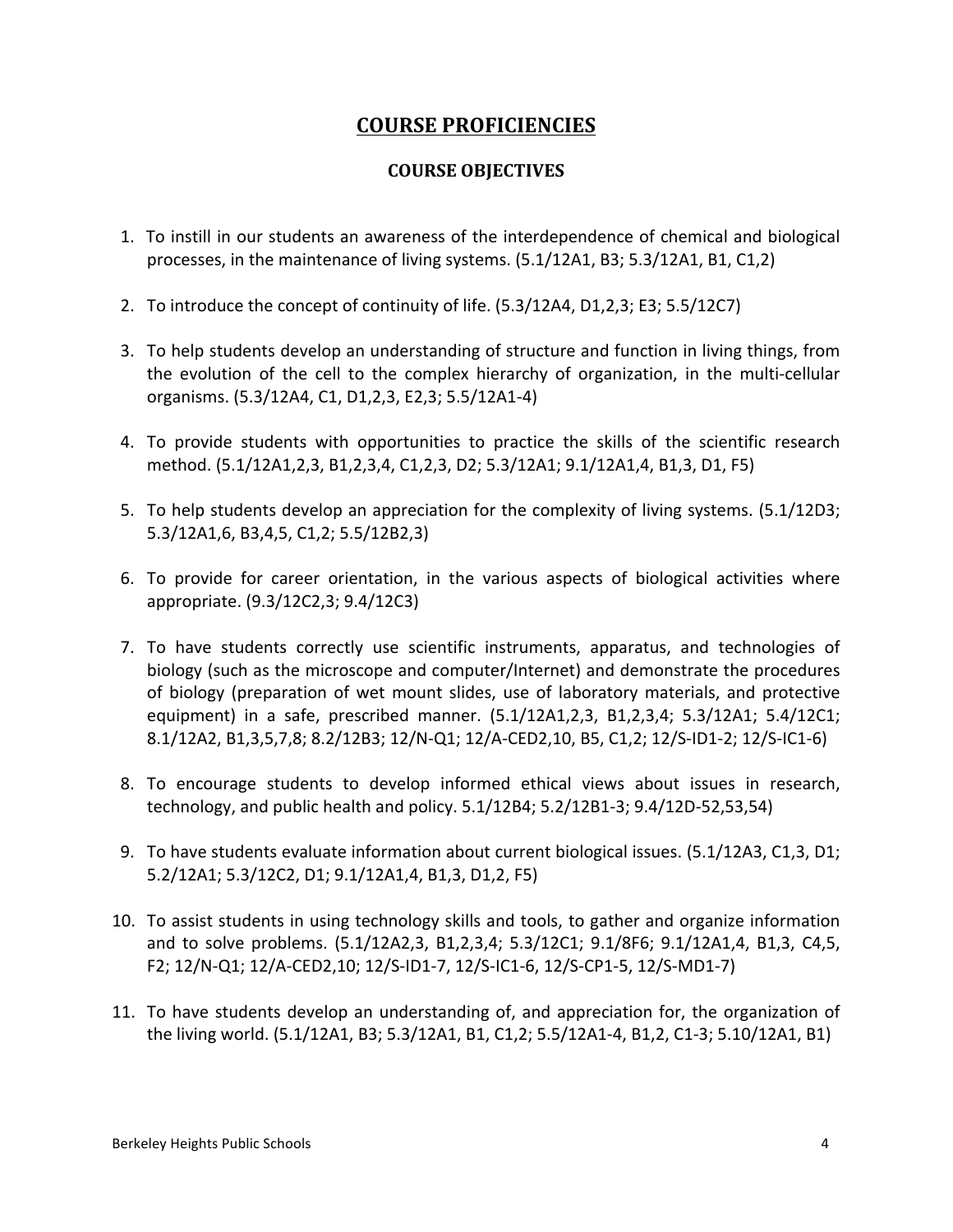#### **STUDENT PROFICIENCIES**

The biology student will be able to:

- 1. Apply course material and demonstrate proficiency (including adherence to safety guidelines) during laboratory activities.
- 2. Use appropriate procedural skills for scientific inquiry and problem-solving. (5.1/12A2,3, B1,2,3,4; 9.1/12A1)
- 3. Solve problems cooperatively and creatively. (5.1/12B4; 9.4/12-52,53,54)
- 4. Explain how the experimentation leads to further investigation. (5.1/12A2,3, B1,2,3,4; 9.1/12A1)
- 5. Select and use appropriate instrumentation, to design and conduct investigations.  $(5.1/12A1, 2, 3, B1, 2, 3, 4, 5, C1, 2; 5.3/12A1)$
- 6. Create and interpret a variety of graphs. (5.1/12A2,3, B1,2,3,4; 9.1/12A1)
- 7. Use spreadsheets and design computer-generated graphs effectively. (5.1/12A2,3, B<sub>1</sub>, 2, 3, 4; 9.1/12A<sub>1</sub>)
- 8. Utilize computer programs and other technologies in investigations to collect, organize, and interpret scientific data. (5.1/12A1,2,3, B1,2,3,4,5, C1,2; 5.3/12A1)
- 9. Assess, critique, and justify the accuracy, relevance, and appropriateness of the Internet and other information sources.  $(5.1/12A1,2,3, B1,2,3,4,5, C1,2; 5.3/12A1)$
- 10. Properly utilize applicable principles of chemistry, physics, earth science, mathematics, probability, and statistics in explaining biological concepts and processes.
- 11. Identify and compare the structure and function of the molecules that control cellular activities.
- 12. Demonstrate an understanding and an appreciation of the relationship among major biological concepts and processes.  $(5.1/12D3; 5.3/12A1,6, B3,4,5, C1,2)$
- 13. Explain the way in which genetic information is encoded and replicated.
- 14. Describe the role of genetics in today's world and its potential impact in the future.  $(5.5/12A1, C1-3; 9.1/12A2,5)$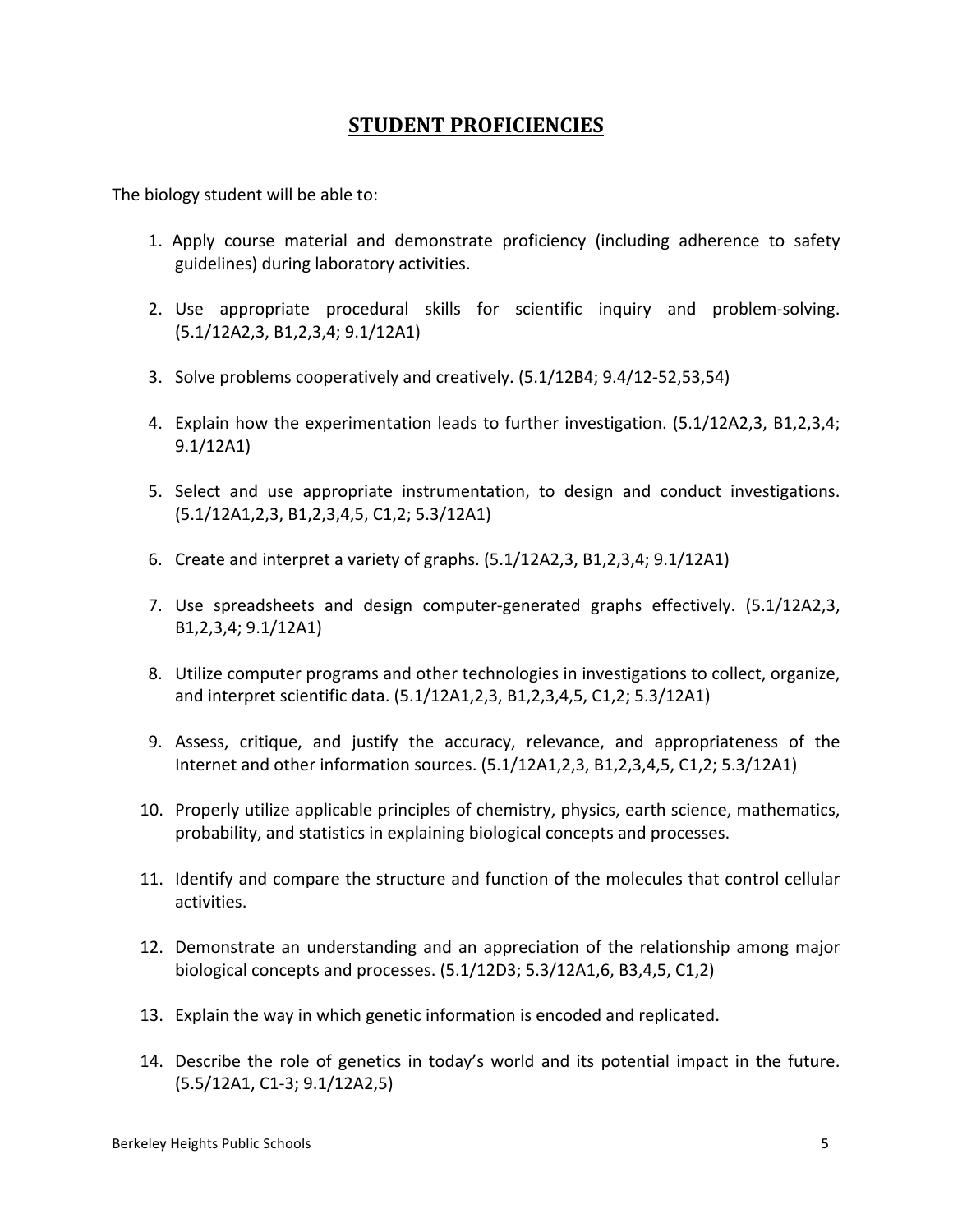#### **STUDENT PROFICIENCIES** (continued)

- 15. Evaluate the connections among variation, fitness, natural selection, and evolution, based on organizational and environmental characteristics. (5.5/12B1, C2)
- 16. Assess the value of biodiversity. (5.5/12B1, C2)
- 17. Describe the relationships among organisms and between organisms and their environments. (5.1/12A1,2, B3; 5.2/12A2; 5.3/12A1, B1, C1,2; 5.5/12A1, B1,2; 5.8/12 A1, B1, C1-3; 5.10/12A1, B1,2; 9.2/12A3)
- 18. Analyze the influences of science on society and of society on science. (5.1/12A1-4; B4; 5.2/12A1; 5.4/12A1, B1, C1; 5.5/12C3; 9.4/12-52,53,54)
- 19. Identify career opportunities within the sphere of science. (5.1/12A4; 9.1/12A2,3,5; 9.3/12C2,3; 9.4/12D3)
- 20. Predict how human activity or natural phenomena may affect the balance of life on earth.
- 21. Use models effectively, to explain the structure and behavior of biological concepts. (5.1/12A2,3, B1,2,3,4; 9.1/12A1)
- 22. Understand how the various systems of the body interact with one another.
- 23. Identify cell parts and explain connections to their function.
- 24. Design and conduct investigations, based on appropriate instrumentations for a given question/problem. (5.1/12A1,2,3, B1,2,3,4,5, C1,2; 5.3/12A1)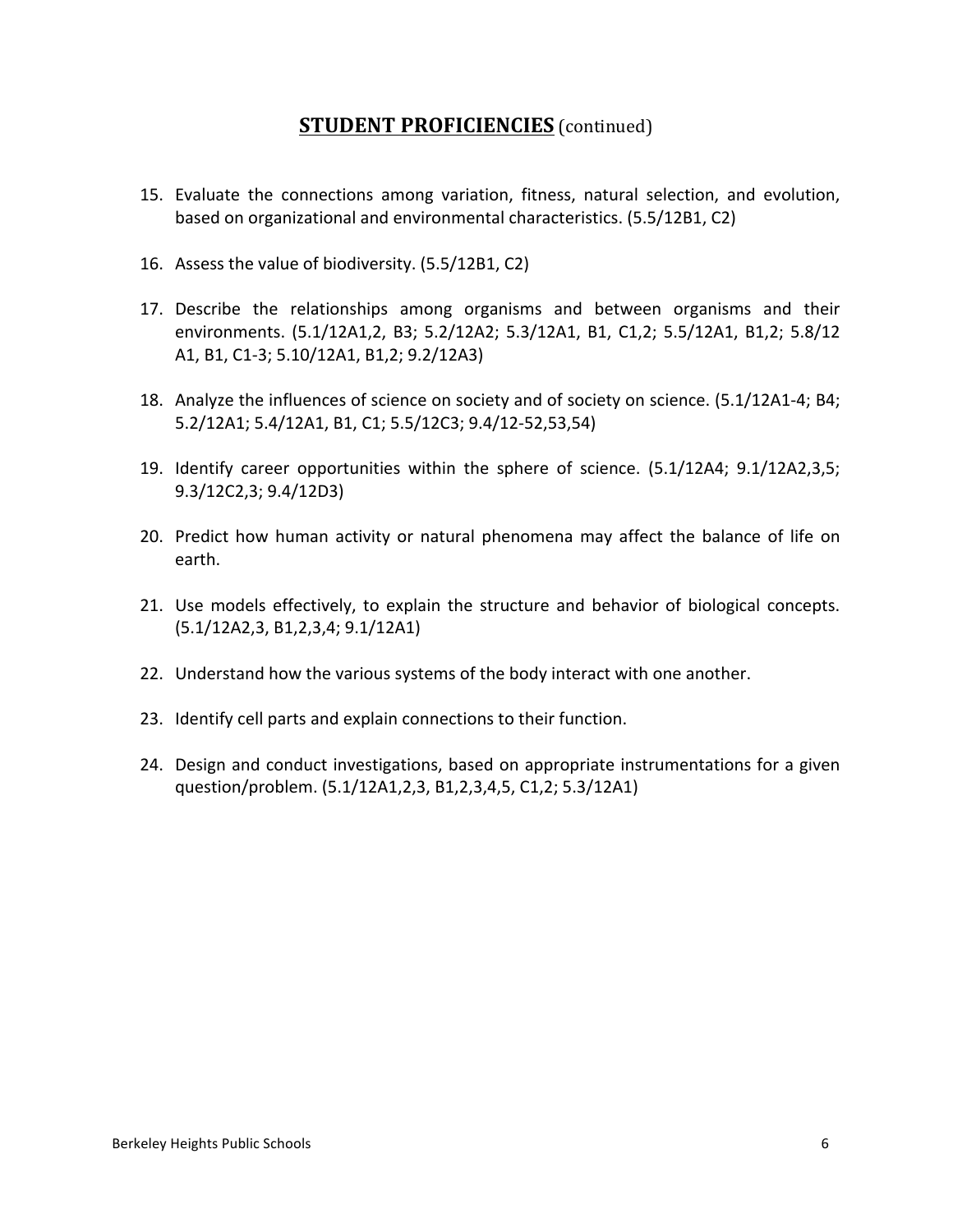### **METHODS OF EVALUATION**

Methods of evaluation that may be used in Biology include, but are not limited to:

- 1. Class participation and discussions.
- 2. Homework assignments.
- 3. Individual and cooperative learning class work assignments.
- 4. Laboratory practical examinations/demonstrations.
- 5. Laboratory reports.
- 6. Notebooks.
- 7. Oral and written reports.
- 8. Projects.
- 9. Proper use of scientific equipment.
- 10. Quizzes.
- 11. Unit and comprehensive tests (Traditional and alternative)
- 12. Midterm and final examinations.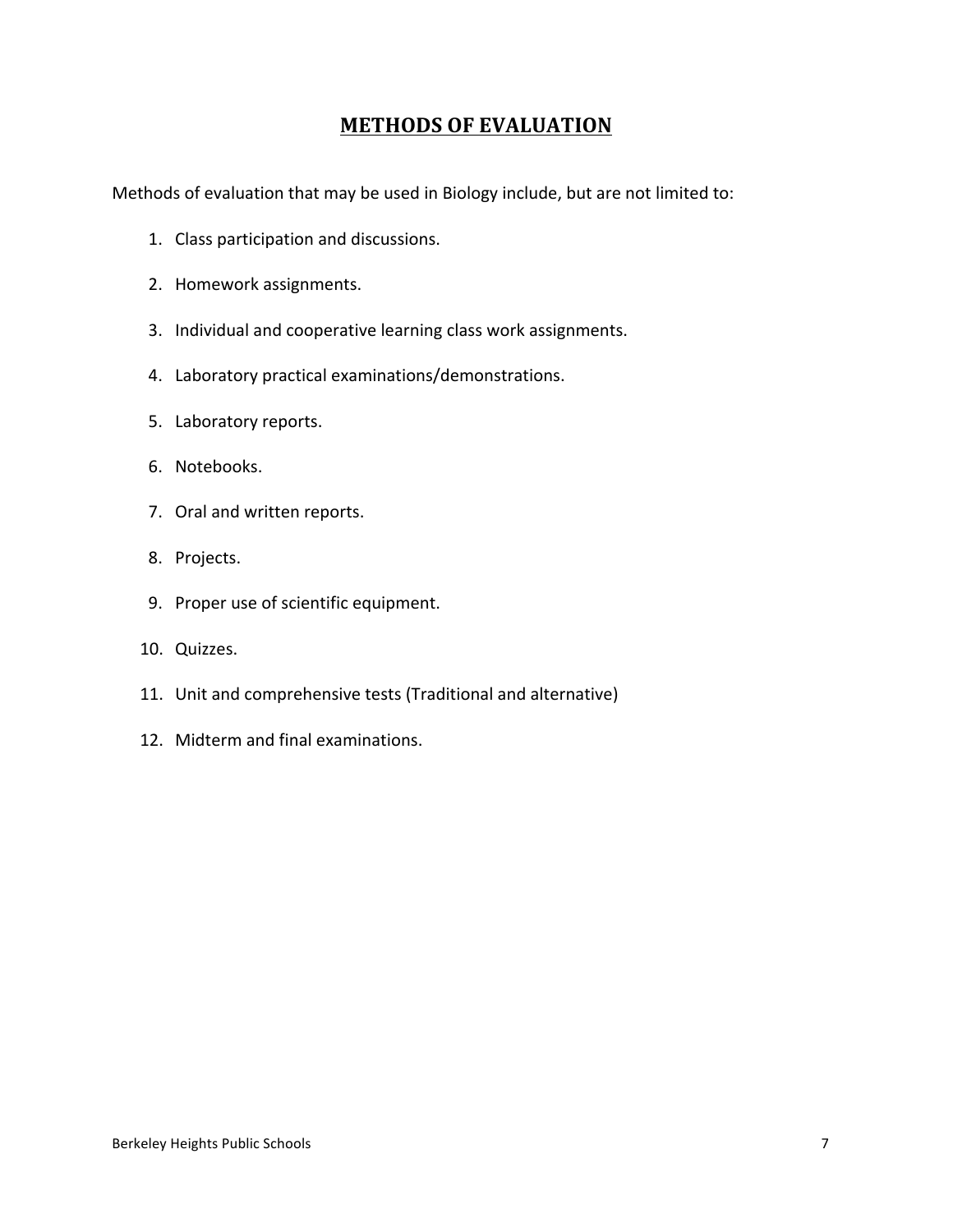## **SCOPE AND SEQUENCE COURSE OUTLINE/STUDENT OBJECTIVE**

| <b>NJ Core</b>    |                      |                                                           |
|-------------------|----------------------|-----------------------------------------------------------|
| <b>Curriculum</b> | <b>Strands &amp;</b> |                                                           |
| Standards/        | <b>Indicators</b>    | <b>Course Outline/Student Objectives</b>                  |
| Grade             |                      |                                                           |
| 5.3/12            | C1                   | $\mathsf{I}$ .<br>Introduction To Biology (1.5 Weeks)     |
| RST9-10           | 1, 2, 3, 4, 6, 7     | A. Biology as a Science                                   |
| CTE9.1/12         | A1                   | 1. Define biology as a science that studies living things |
|                   | <b>B1</b>            | 2. Recognize themes in the study of life                  |
|                   | F <sub>1</sub>       | 3. Formulate several reasons why everyone should          |
| CTE9.4/12         | 3, 5, 8, 12, 15,     | study biology                                             |
|                   | 17,24,44             | 4. Provide examples of the importance of biology          |
| $12/N-Q$          | 1.3                  | 5. Name several branches of biology                       |
| $12/A-SSE$        | 3                    | 6. List and describe several careers related to biology   |
| $12/A$ -CED       | $1 - 4$              | 7. Create a timeline of historical events important to    |
| $12/A-REI$        | 1, 2, 10             | biology                                                   |
| $12/S$ -ID        | $1 - 7$              | 8. Demonstrate how ethics play a role in biology          |
| $12/S$ -IC        | $1 - 6$              | B. Laboratory Safety and Skills                           |
| $12/S$ -CP        | $1 - 5$              | 1. Recognize potential safety hazards associated with     |
| $12/S-MD$         | $1 - 7$              | science                                                   |
|                   |                      | 2. Apply the scientific method to laboratory activities   |
|                   |                      | 3. Practice safe use of tools and equipment               |
|                   |                      | 4. Recognize biology laboratory apparatus                 |
|                   |                      | 5. Use and read instruments, such as metric rulers,       |
|                   |                      | thermometers, and graduated cylinders                     |
|                   |                      | 6. Develop appropriate safe response procedures to        |
|                   |                      | hazardous situations                                      |
|                   |                      | 7. Interpret and produce a variety of graphs by hand,     |
|                   |                      | as well as by computer                                    |
|                   |                      | 8. Develop several formal laboratory reports              |
|                   |                      | 9. Use advanced biological laboratory materials for       |
|                   |                      | bacterial/genetic studies                                 |
|                   |                      | 10. Design an experiment, using computer aided            |
|                   |                      | analysis/recording devices                                |
|                   |                      | C. The Microscope                                         |
|                   |                      | 1. List and discuss the rules for care and operation of   |
|                   |                      | the microscope                                            |

#### The student will be able to: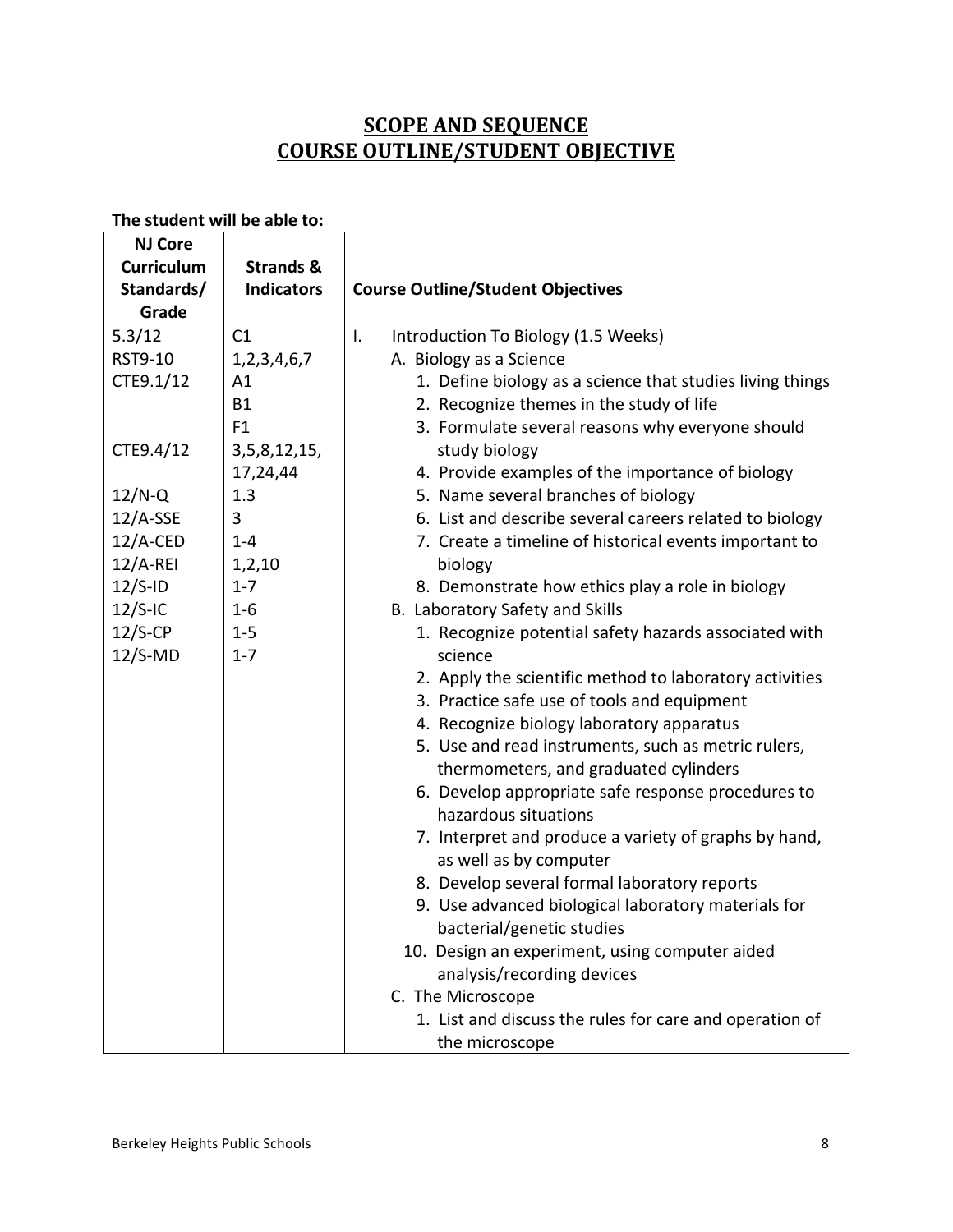|            |                | I.<br>Introduction To Biology (continued)              |
|------------|----------------|--------------------------------------------------------|
|            |                | 2. List, describe, and operate the parts of a compound |
|            |                | microscope                                             |
|            |                | 3. Complete an experiment, demonstrating the use of    |
|            |                | a compound microscope                                  |
|            |                | D. The Scientific Method                               |
|            |                | 1. List the steps of the scientific method             |
|            |                | 2. Formulate a hypothesis from questions or problems   |
|            |                | 3. Develop an experiment, using the scientific methods |
|            |                | and test the experiment                                |
|            |                | 4. Explain the reasons for the following scientific    |
|            |                | method                                                 |
|            |                | 5. Define theory and explain how they are developed    |
| 5.3/12     | A <sub>3</sub> | ΙΙ.<br>Ecology (4.5 Weeks)                             |
|            | B1,3,6         | A. Principles of Ecology                               |
|            | C1, 2, 3       | 1. Differentiate between abiotic and biotic factors    |
| RST/9-10   | 1,4,5,10       | 2. Sequence the levels of biological organization      |
| CTE9.1/11  | A <sub>3</sub> | 3. Differentiate between an organism's habitat and     |
|            | F <sub>6</sub> | niche                                                  |
| CTE9.4/12  | 1,7,52         | 4. List, describe, and provide examples of the three   |
| $12/N-Q$   | $\mathbf{1}$   | different kinds of symbiosis                           |
| $12/A-REI$ | 10             | B. Organization of the Environment                     |
| $12/S$ -ID | $1 - 7$        | 1. Define ecology                                      |
| $12/S$ -IC | $1 - 6$        | 2. Trace the flow of energy through living systems,    |
|            |                | identifying energy roles in ecosystems and feeding     |
|            |                | relationships                                          |
|            |                | 3. Evaluate the efficiency of energy transfer among    |
|            |                | organisms through the various trophic levels and       |
|            |                | ecological pyramids                                    |
|            |                | 4. Describe how abiotic and biotic factors work        |
|            |                | together in an ecosystem                               |
|            |                | 5. Interpret food chains, food webs, and pyramid       |
|            |                | models                                                 |
|            |                | 6. Identify community interactions                     |
|            |                | a. niche                                               |
|            |                | b. competition                                         |
|            |                | c. predation                                           |
|            |                | d. symbiosis                                           |
|            |                | C. Define Biodiversity and Evaluate Its Importance     |
|            |                | 1. Explain the importance of biodiversity              |
|            |                | 2. List and describe several threats to biodiversity   |
|            |                |                                                        |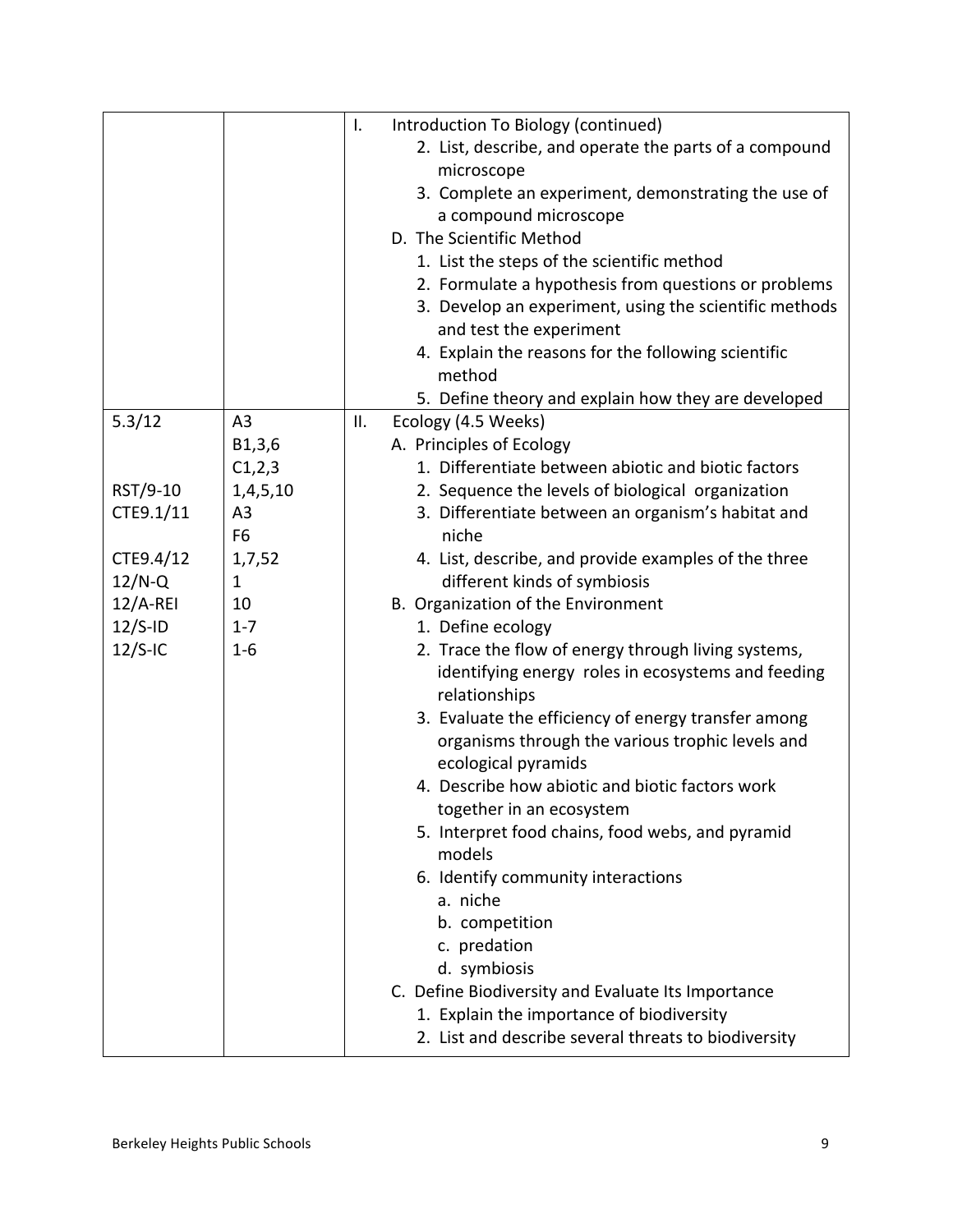| ΙΙ. | Ecology (continued)                                     |
|-----|---------------------------------------------------------|
|     | 3. Describe how the decline of a single species can     |
|     | affect an entire ecosystem                              |
|     | 4. Evaluate the methods used to conserve biodiversity   |
|     | D. Cycles of Matter                                     |
|     | 1. Describe how nutrients move through the biotic and   |
|     | abiotic parts of an ecosystem                           |
|     | 2. Compare biogeochemical cycles                        |
|     | 3. Model the following cycles                           |
|     | a. water cycle                                          |
|     | b. carbon cycle                                         |
|     | c. nitrogen cycle                                       |
|     | d. phosphorus cycle                                     |
|     | E. Population Dynamics                                  |
|     | 1. Describe characteristics of populations              |
|     | 2. Explain and apply the concepts of carrying capacity  |
|     | and limiting factors                                    |
|     | F. Biomes                                               |
|     | 1. Identify the biomes on the planet                    |
|     | 2. Create a model of a biome, including biotic and      |
|     | abiotic factors                                         |
|     | 3. Identify renewable and non-renewable resources       |
|     | and predict how the loss of each might affect the       |
|     | biome                                                   |
|     | 4. Model ecological succession in a biome               |
|     | G. Populations                                          |
|     | 1. Identify factors that affect population size         |
|     | 2. Infer how limiting factors can affect a population's |
|     | growth rate                                             |
|     | 3. Draw and interpret population growth curves          |
|     | 4. Analyze why population growth rates differ           |
|     | throughout the world                                    |
|     | 5. Predict the consequences of unchecked population     |
|     | growth<br>H. Human Ecology                              |
|     | 1. Research how human activities affect the biosphere,  |
|     | identifying environmental and human costs and           |
|     | benefits                                                |
|     | a. deforestation                                        |
|     | b. global warming                                       |
|     | c. pollution                                            |
|     | d. land use                                             |
|     | e. hunting                                              |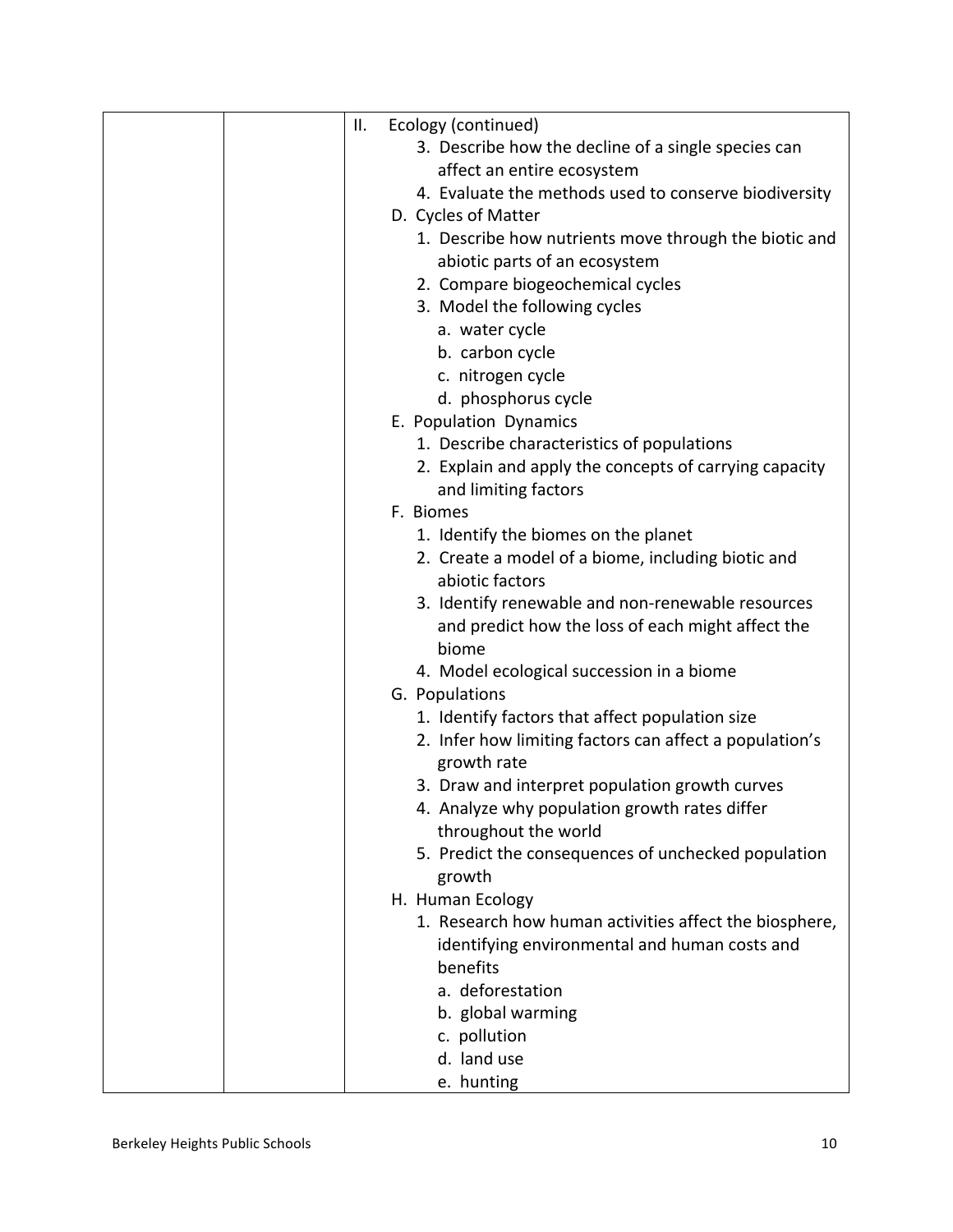|           |                | ΙΙ.  | Ecology (continued)                                    |
|-----------|----------------|------|--------------------------------------------------------|
|           |                |      | 2. Investigate how humans may be impacted if global    |
|           |                |      | climate changes were to occur                          |
|           |                |      | 3. Develop ways humans can change their impact on      |
|           |                |      | global climate changes and other environmental         |
|           |                |      | effects on the planet                                  |
|           |                |      | I. Senses (Time Permitting)                            |
|           |                |      | 1. Identify the human senses                           |
|           |                |      | 2. Describe how the senses allow organisms to react to |
|           |                |      | changes in the environment                             |
|           |                |      | 3. Experiment with the senses of the tongue and nose   |
| 5.3/12    | A1,2           | III. | Chemistry, Biochem, Digestion, Energy, and Enzymes (4  |
|           | B1,2,5         |      | Weeks)                                                 |
| 9.1/12    | A1             |      | A. Inorganic Chemistry                                 |
|           | C <sub>4</sub> |      | 1. Describe the relationship between atoms and         |
|           | F <sub>2</sub> |      | molecules                                              |
| RST9-10   | 2,5,6,7,9      |      | 2. Describe and diagram atomic structure               |
| $12/N-RN$ | $\overline{2}$ |      | 3. Construct and label a diagram of an atom            |
| $12/N-Q$  | 3              |      | 4. Use a periodic table to find an atomic number and   |
|           |                |      | mass number of an atom                                 |
|           |                |      | 5. Distinguish among atomic number, mass number,       |
|           |                |      | and atomic mass                                        |
|           |                |      | 6. Distinguish among matter, elements, and             |
|           |                |      | compounds                                              |
|           |                |      | 7. List elements required for life                     |
|           |                |      | 8. Predict the types of bonds that will form in        |
|           |                |      | molecules                                              |
|           |                |      | 9. Construct a pH scale of household products          |
|           |                |      | 10. Identify reactants and products of chemical        |
|           |                |      | equations                                              |
|           |                |      | 11. Identify properties of, and use for, isotopes      |
|           |                |      | 12. Describe how electron configuration determines     |
|           |                |      | bonding properties                                     |
|           |                |      | 13. Compare, contrast, and list examples of covalent   |
|           |                |      | and ionic bonds                                        |
|           |                |      | 14. Distinguish between polar and non-polar            |
|           |                |      | compound                                               |
|           |                |      | B. Water and Its Polarity                              |
|           |                |      | 1. Describe why water is a polar molecule and describe |
|           |                |      | its significance                                       |
|           |                |      | 2. Explain properties of water that influence biology  |
|           |                |      | a. density                                             |
|           |                |      | b. specific heat/evaporative cooling                   |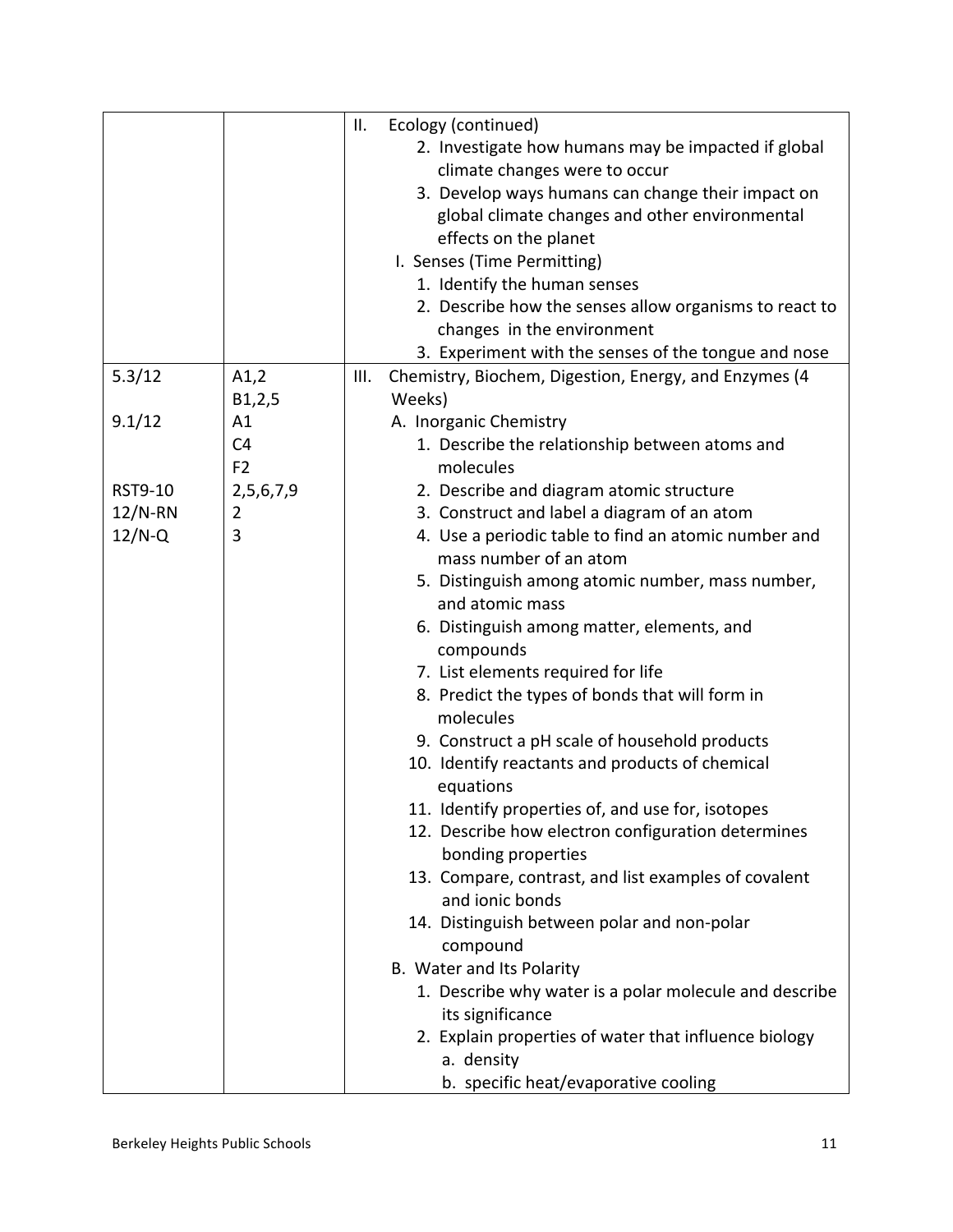|  | III. | Chem, Biochem, Digestion, Energy, and Enzymes                             |
|--|------|---------------------------------------------------------------------------|
|  |      | (continued)                                                               |
|  |      | c. dissolving abilities                                                   |
|  |      | d. cohesion/surface tension/adhesion                                      |
|  |      | 3. Illustrate and explain hydrogen bonding                                |
|  |      | 4. Diagram the formation of hydrogen bonds between                        |
|  |      | water molecules                                                           |
|  |      | 5. The dissociation of water molecules                                    |
|  |      | a. split water to model how acids and bases form                          |
|  |      | b. explain and diagram dissociation of water                              |
|  |      | molecules                                                                 |
|  |      | c. distinguish between acids and bases                                    |
|  |      | d. use and interpret the pH scale                                         |
|  |      | e. describe the function and importance of buffers                        |
|  |      | C. Organic Chemistry                                                      |
|  |      | 1. Construct models of organic molecules                                  |
|  |      | 2. Identify organic molecules and their functions                         |
|  |      | 3. Create polymers from simple monomers                                   |
|  |      | 4. Describe similarities and differences between                          |
|  |      | hydrolysisand and dehydration synthesis                                   |
|  |      | 5. Distinguish between organic and inorganic                              |
|  |      | compounds                                                                 |
|  |      | 6. Describe the chemical properties of carbon                             |
|  |      | 7. Identify and model/diagram selected functional                         |
|  |      | groups of organic compounds                                               |
|  |      | 8. Carbohydrates                                                          |
|  |      | a. identify and describe the chemical properties of                       |
|  |      | selected monosaccharides, disaccharides, and                              |
|  |      | polysaccharides                                                           |
|  |      | b. diagram disaccharide synthesis and hydrolysis<br>(glyocosidic linkage) |
|  |      | 9. Nucleic acids                                                          |
|  |      | a. list the parts of DNA and RNA nucleotides                              |
|  |      | b. diagram DNA and RNA structure and outline                              |
|  |      | function                                                                  |
|  |      | 10. Proteins                                                              |
|  |      | a. diagram structure and describe chemical                                |
|  |      | properties of amino acids                                                 |
|  |      | b. diagram polypeptide synthesis and hydrolysis                           |
|  |      | (peptide bond)                                                            |
|  |      | c. distinguish among primary, secondary, tertiary,                        |
|  |      | and quaternary structure                                                  |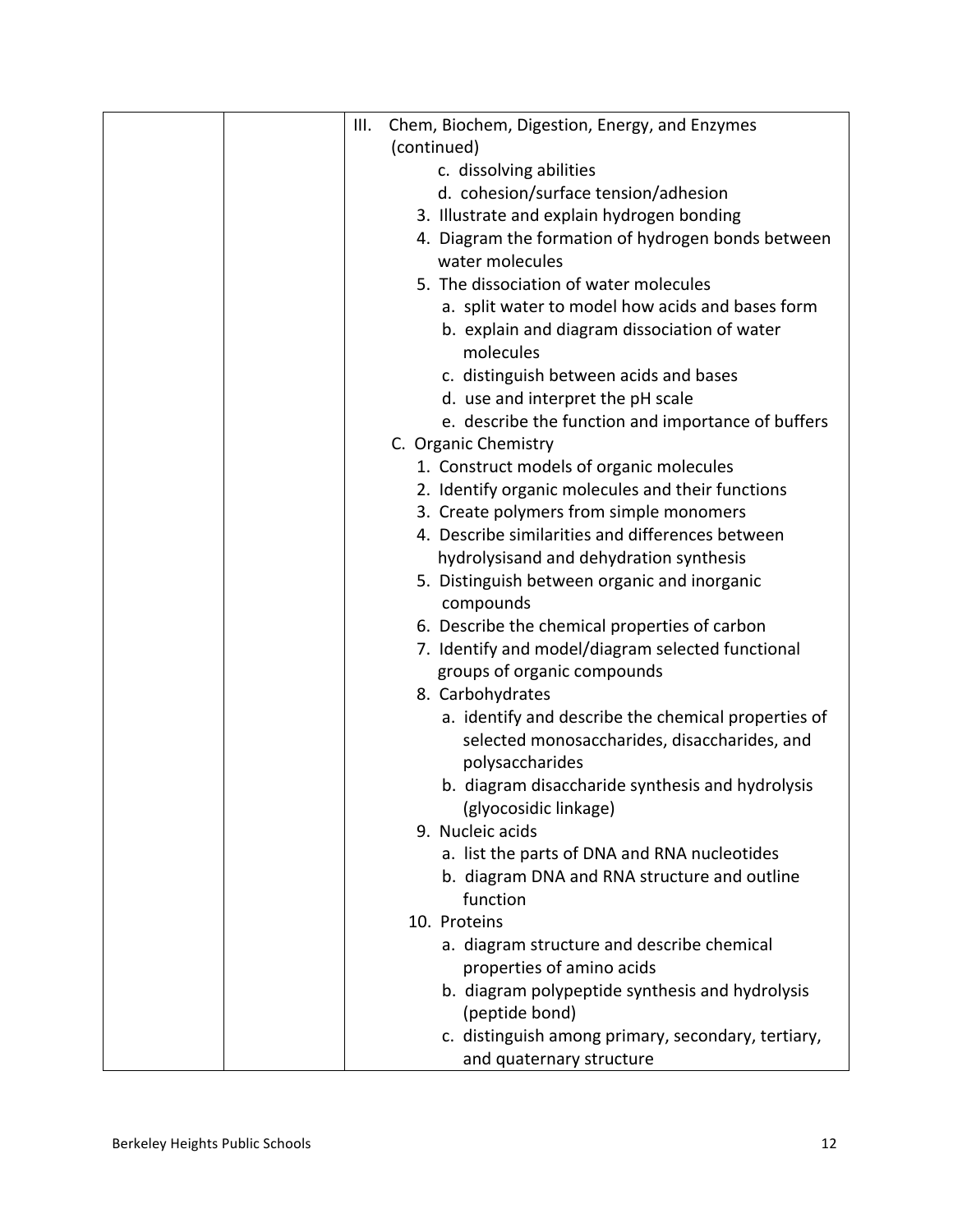|  | III. | Chem, Biochem, Digestion, Energy, and Enzymes                         |
|--|------|-----------------------------------------------------------------------|
|  |      | (continued)                                                           |
|  |      | d. describe the function and list examples of                         |
|  |      | several different types (classes) of proteins                         |
|  |      | 11. Lipids                                                            |
|  |      | a. compare and contrast chemical structure of                         |
|  |      | lipids with that of other organic macromolecules                      |
|  |      | b. diagram synthesis and hydrolysis of a fat (ester<br>linkage)       |
|  |      | c. compare and contrast saturated and unsaturated                     |
|  |      | fatty acids and fats                                                  |
|  |      | d. describe the function of different types of lipids:                |
|  |      | (1) steroids (cholesterol, sex hormones)<br>(2) phospholipid          |
|  |      | D. Metabolism                                                         |
|  |      | 1. Diagram the ATP cycle                                              |
|  |      | 2. Explain how ATP performs work in the cell                          |
|  |      | 3. Construct ATP and demonstrate how its energy is                    |
|  |      | stored and released                                                   |
|  |      | 4. Enzymes                                                            |
|  |      | a. describe how enzymes speed up chemical                             |
|  |      | reactions                                                             |
|  |      | b. describe the role of activation energy in                          |
|  |      | reactions                                                             |
|  |      | c. outline the catalytic cycle of an enzyme                           |
|  |      | d. describe the effect of various factors on enzyme                   |
|  |      | activity:                                                             |
|  |      | (1) temperature                                                       |
|  |      | $(2)$ pH                                                              |
|  |      | (3) enzyme concentration                                              |
|  |      | (4) substrate concentration                                           |
|  |      | E. Nutrition (Time Permitting)                                        |
|  |      | 1. Describe the roles of nutrients needed to sustain life             |
|  |      | 2. Evaluate the need for a balanced diet                              |
|  |      | 3. Discuss how vitamins are important for the body                    |
|  |      | F. Digestion (Time Permitting)                                        |
|  |      | 1. Evaluate the functions of enzymes in digestion                     |
|  |      | 2. Identify the organs of the digestive system and their<br>functions |
|  |      |                                                                       |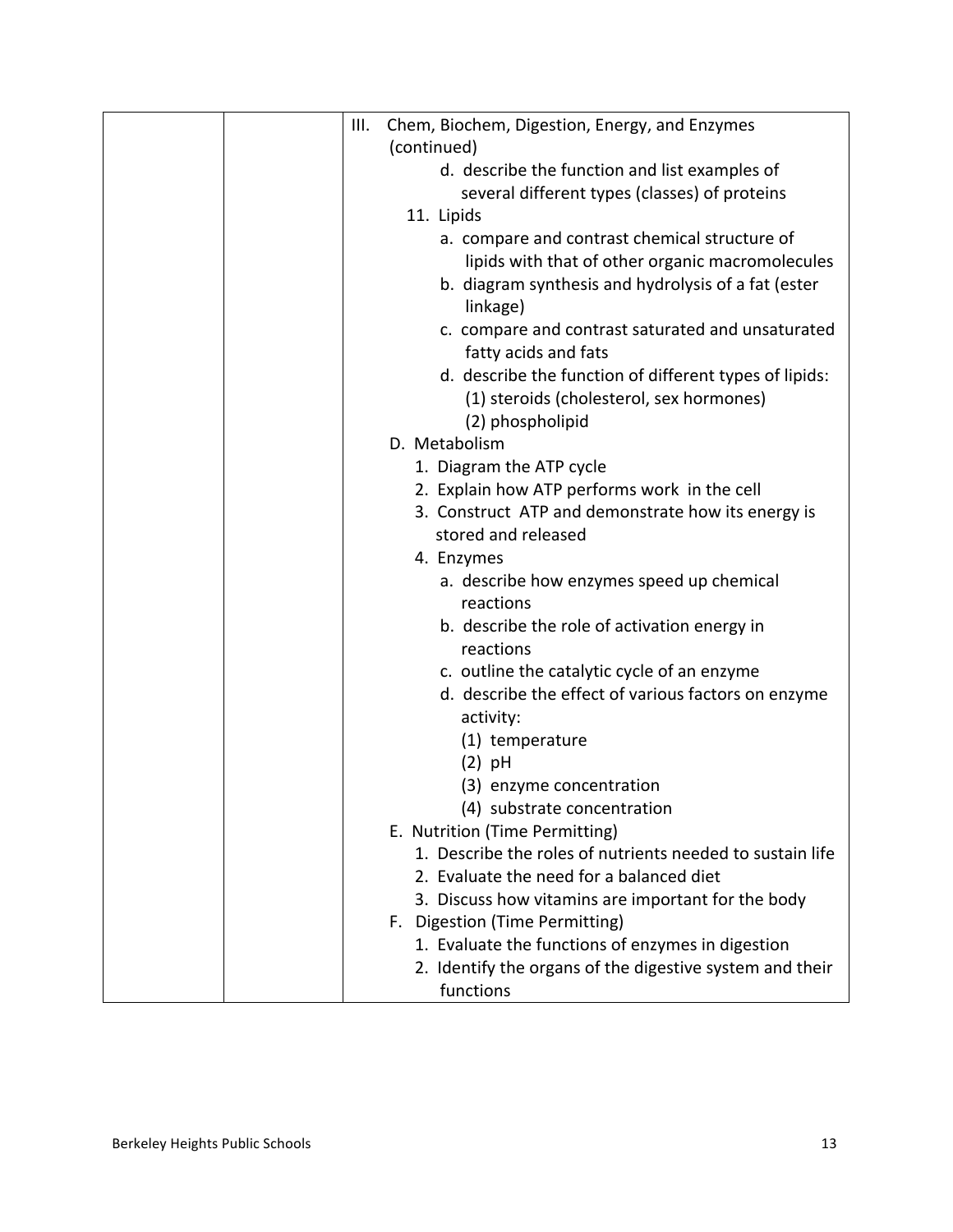| 5.3/12 | A1,2,3,4,5,6   | Cells/FFF/Transport/Urinary (4.5 Weeks)<br>IV.                                                    |
|--------|----------------|---------------------------------------------------------------------------------------------------|
|        | E4             | A. Overview of Cell Structure and Function                                                        |
| 9.1/12 | A1             | 1. Cell Theory                                                                                    |
|        | C <sub>4</sub> | a. state and summarize the principles of the cell                                                 |
|        | F <sub>2</sub> | theory                                                                                            |
|        |                | b. construct a timeline of cell discoveries and relate<br>them to the cell theory                 |
|        |                | 2. Compare and contrast prokaryotic and eukaryotic                                                |
|        |                | cells                                                                                             |
|        |                | 3. Observe cells under a microscope<br>4. Viruses                                                 |
|        |                | a. identify the parts of a virus                                                                  |
|        |                | b. interpret the lysogenic and lytic life cycles                                                  |
|        |                | c. research the impact viruses have on organisms                                                  |
|        |                | d. bacteriophages                                                                                 |
|        |                | (1) describe the structure of a bacteriophage                                                     |
|        |                | (2) compare and contrast lytic and lysogenic<br>infections                                        |
|        |                | B. Animal Viruses (Time Permitting)                                                               |
|        |                | 1. List examples of DNA and RNA animal viruses                                                    |
|        |                | 2. Describe the structure of animal viruses                                                       |
|        |                | 3. Compare and contrast phages and animal viruses                                                 |
|        |                | 4. Outline the replication cycle of HIV                                                           |
|        |                | 5. Discuss the structure, replication, and action of<br>prions in relationship to causing disease |
|        |                | 6. Prokaryotes                                                                                    |
|        |                | a. model bacteria                                                                                 |
|        |                | b. recognize the types of bacteria                                                                |
|        |                | c. research the capabilities of bacteria to survive in                                            |
|        |                | extremes                                                                                          |
|        |                | d. show how humans can be affected by and utilize<br>bacteria                                     |
|        |                | 7. Eukaryotic cells                                                                               |
|        |                | a. identify and describe the structures and functions                                             |
|        |                | of the parts of a typical eukaryotic cell                                                         |
|        |                | (1) compare and contrast plant and animal cells<br>(2) cholesterol                                |
|        |                | b. distinguish between integral and peripheral                                                    |
|        |                | proteins                                                                                          |
|        |                | c. list and describe functions of membrane proteins                                               |
|        |                | d. describe the role of carbohydrates in the cell                                                 |
|        |                | membrane                                                                                          |
|        |                | C. Passive Transport                                                                              |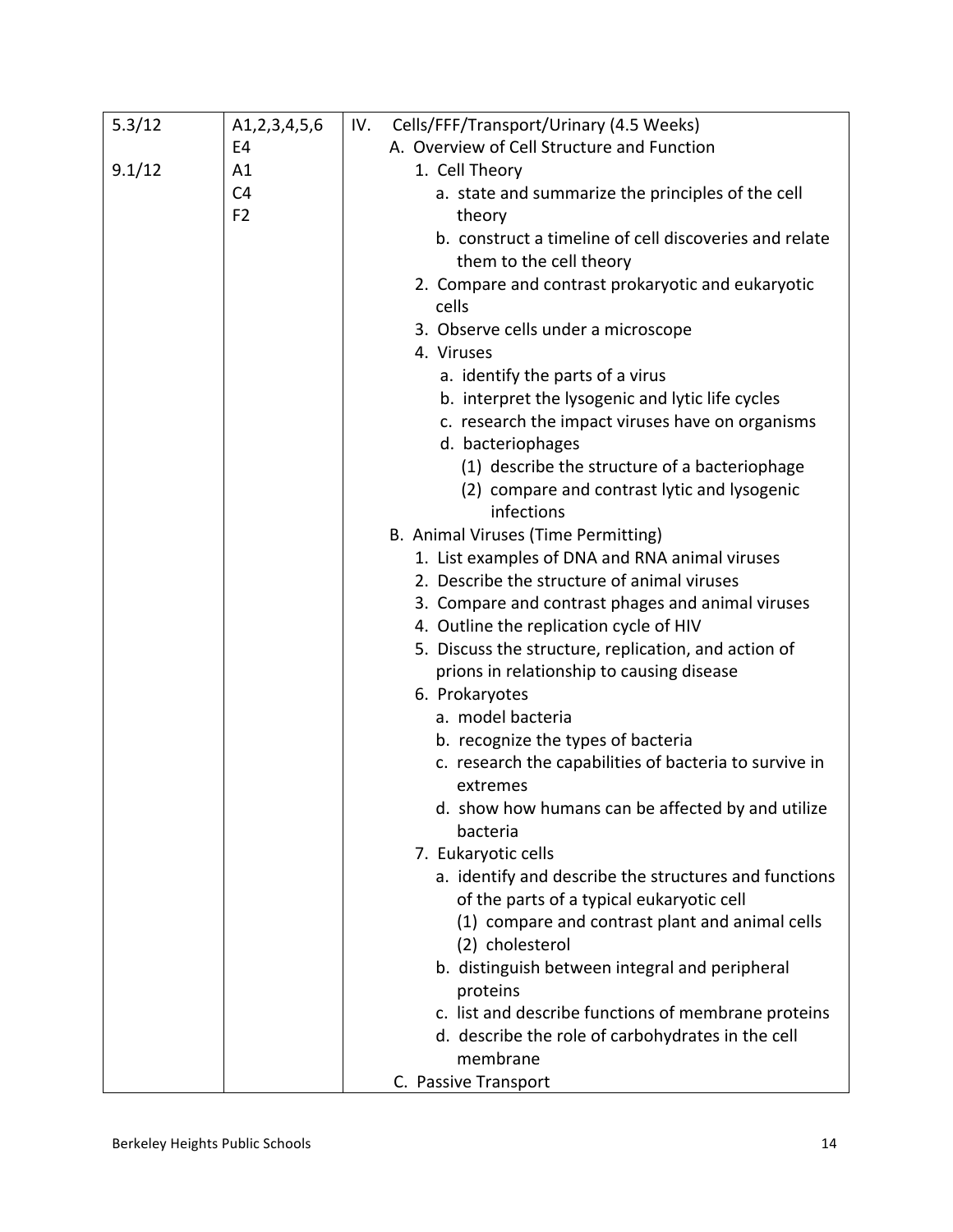| 1. Create a concentration gradient and explain how it     |
|-----------------------------------------------------------|
|                                                           |
|                                                           |
| 3. Conduct an experiment that models the behavior of      |
| an egg in an isotonic, hypertonic, and hypotonic          |
|                                                           |
|                                                           |
| 5. Identify the role of a concentration gradient on       |
|                                                           |
| 6. Describe why diffusion is passive transport            |
| 7. Predict the effect of hypertonic, isotonic, and        |
|                                                           |
| 8. Describe the role of transport proteins in facilitated |
|                                                           |
|                                                           |
| 1. Propose ideas about why there is a need for energy     |
| in active transport – contrast active and passive         |
|                                                           |
| 2. Compare and contrast endocytosis and exocytosis        |
| 3. Distinguish among phagocytosis, pinocytosis, and       |
|                                                           |
|                                                           |
| 1. Define excretion and its function in living things     |
| 2. Describe the structure and function of the organs      |
|                                                           |
|                                                           |
|                                                           |
|                                                           |
| 1. Diagram energy flow and chemical recycling in          |
|                                                           |
| 2. Write the overall equation for cellular respiration in |
|                                                           |
| 3. Describe how electrons "fall" from organic             |
|                                                           |
| 4. Explain the roles of electron carriers and the         |
| electron transport chain on energy harvest during         |
|                                                           |
|                                                           |
| 1. Illustrate a mitochondrion and identify the            |
|                                                           |
|                                                           |
|                                                           |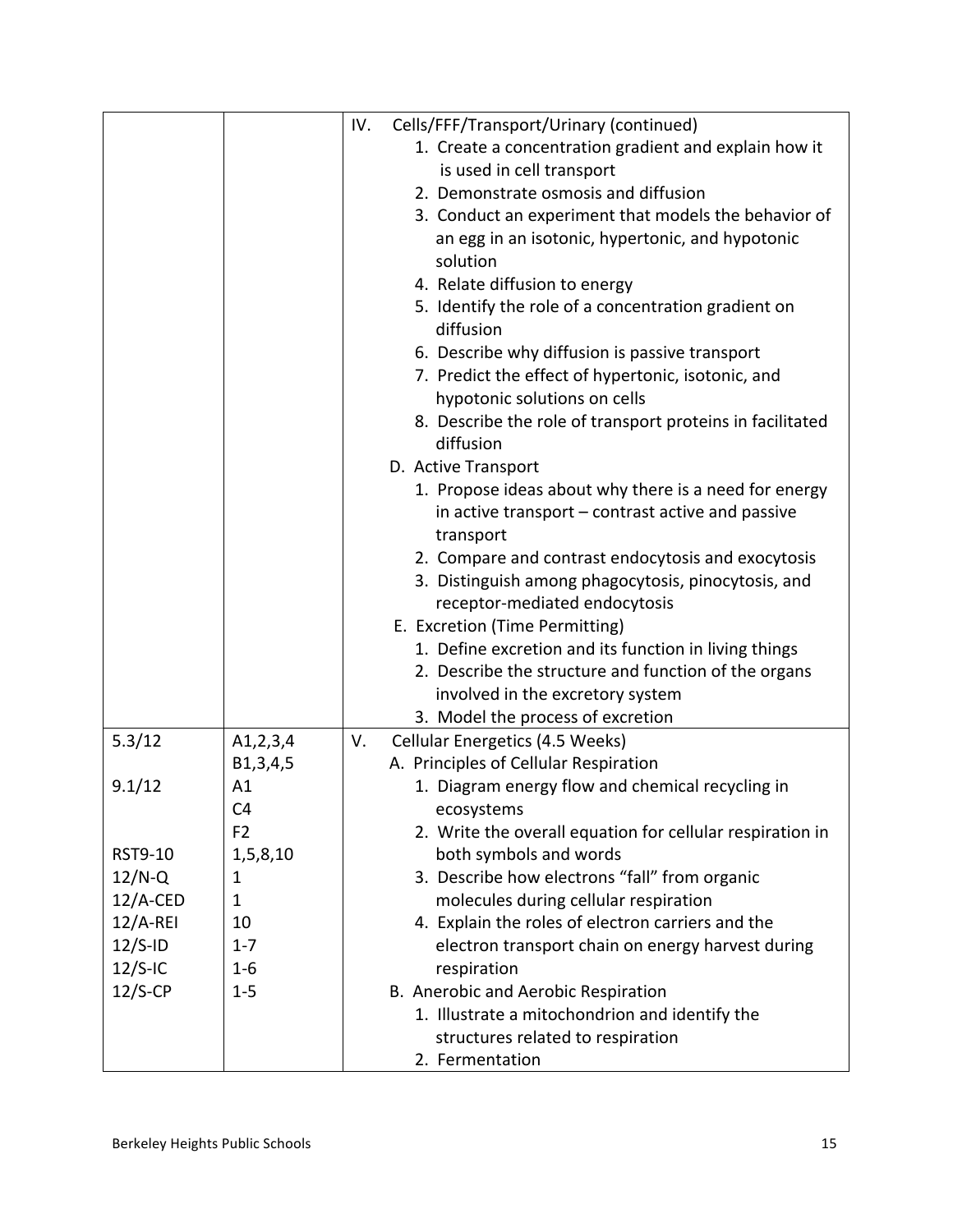| V.<br><b>Cellular Energetics (continued)</b>         |
|------------------------------------------------------|
| a. write the equation for lactic acid fermentation   |
| and identify how the body uses this process as a     |
| default to produce energy during exercise            |
| b. conduct an experiment that demonstrates           |
| alcoholic fermentation with yeast                    |
| c. outline the chemical processes of alcoholic and   |
| lactic acid fermentation                             |
| d. compare and contrast respiration and              |
| fermentation                                         |
| 3. The reactions of cellular respiration             |
| a. identify the reactants and products of cell       |
| respiration                                          |
| b. outline the chemical processes of glycolysis, the |
| Krebs cycle, and the electron transport chain        |
| c. describe how the structure of the mitochondrion   |
| fits its function in aerobic respiration             |
| (1) differentiate between plant and animal cells     |
| (2) create analogies between eukaryotic cells and    |
| systems, such as a factory or city                   |
| (3) provide examples and explain the importance      |
| of membranes to compartmentalize the                 |
| eukaryotic cell                                      |
| 4. Endosymbiotic Theory                              |
| a. identify Lynn Margulis as the author of the       |
| <b>Endosymbiotic Theory</b>                          |
| b. define the Endosymbiotic Theory                   |
| c. hypothesize how independent bacterial cells       |
| entered and survived inside a host cell              |
| d. formulate reasons for why symbiosis benefits      |
| both organisms                                       |
| e. list other symbiotic relationships on the planet  |
| 5. Cell diversity                                    |
| a. describe levels of organization in living things  |
| b. research how cell shape and structure influences  |
| its function                                         |
| (1) red and white blood cells                        |
| (2) nerve cells                                      |
| (3) amoeba                                           |
| C. Membrane Structure                                |
| 1. Describe the fluid mosaic model of the cell       |
| membrane                                             |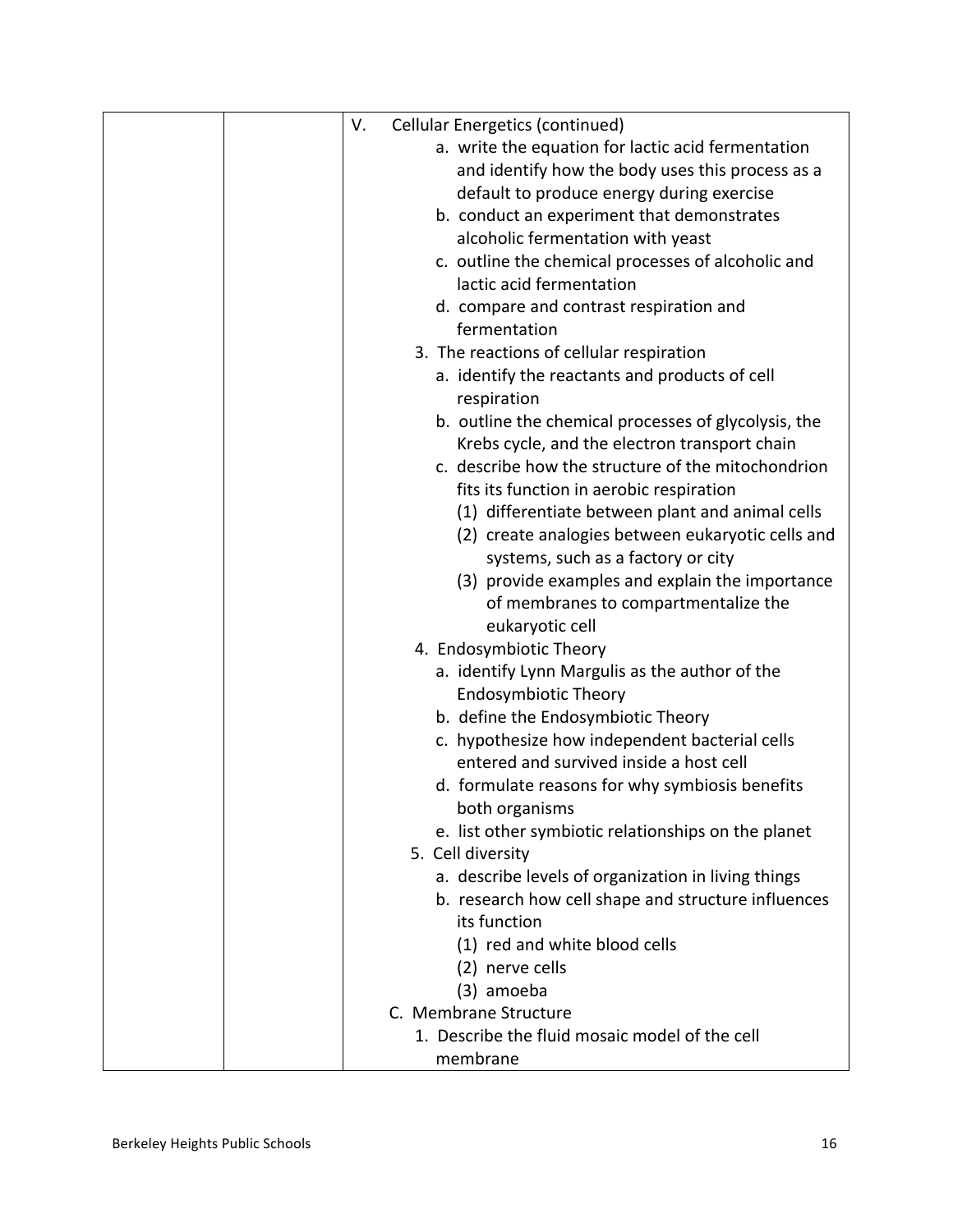|  | V. | <b>Cellular Energetics (continued)</b>                     |
|--|----|------------------------------------------------------------|
|  |    | 2. Describe features of cell membranes that keep           |
|  |    | them fluid:                                                |
|  |    | a. phospholipid movement                                   |
|  |    | b. unsaturated phospholipids                               |
|  |    | c. summarize ATP yield in aerobic respiration              |
|  |    | d. rank the processes of glycolysis, fermentation,         |
|  |    | and cellular respiration in terms of ATP                   |
|  |    | production and predict which is most efficient             |
|  |    | D. Photosynthesis Overview                                 |
|  |    | 1. Distinguish between producers and consumers             |
|  |    | 2. Describe and list examples of:                          |
|  |    | a. photoautotrophs                                         |
|  |    | b. chemoautotrophs                                         |
|  |    | c. heterotrophs                                            |
|  |    | 3. Describe structure and function of the chloroplast      |
|  |    | E. The Light-Dependent Reactions                           |
|  |    | 1. Describe the nature of sunlight                         |
|  |    | 2. Evaluate the role of pigments in the I-d reactions      |
|  |    | 3. Outline the chemical processes of the I-d reactions     |
|  |    | 4. Describe the importance of water in the I-d reactions   |
|  |    | 5. Explain the role of NADP <sup>+</sup> /NADPH in the I-d |
|  |    | reactions                                                  |
|  |    | F. The Light Independent Reactions (Calvin Cycle)          |
|  |    | 1. Define carbon fixation                                  |
|  |    | 2. Evaluate the role of $CO2$ in the Calvin Cycle          |
|  |    | 3. Outline the chemical processes of the Calvin Cycle      |
|  |    | 4. Construct an equation for photosynthesis                |
|  |    | 5. Explain the importance of red, blue, and green          |
|  |    | wavelengths in the visible spectrum                        |
|  |    | 6. Predict the absorbed and reflected light in several     |
|  |    | objects, including plants                                  |
|  |    | 7. Illustrate a chloroplast and identify structures        |
|  |    | involved in photosynthesis                                 |
|  |    | 8. Identify reactants and products of the light reactions  |
|  |    | and the Calvin Cycle                                       |
|  |    | 9. Extract plant pigments from leaves                      |
|  |    | G. Energy and Life                                         |
|  |    | 1. Describe how the structure of the chloroplast fits its  |
|  |    | function in photosynthesis                                 |
|  |    | 2. Analyze the relationship between cellular respiration   |
|  |    | and photosynthesis                                         |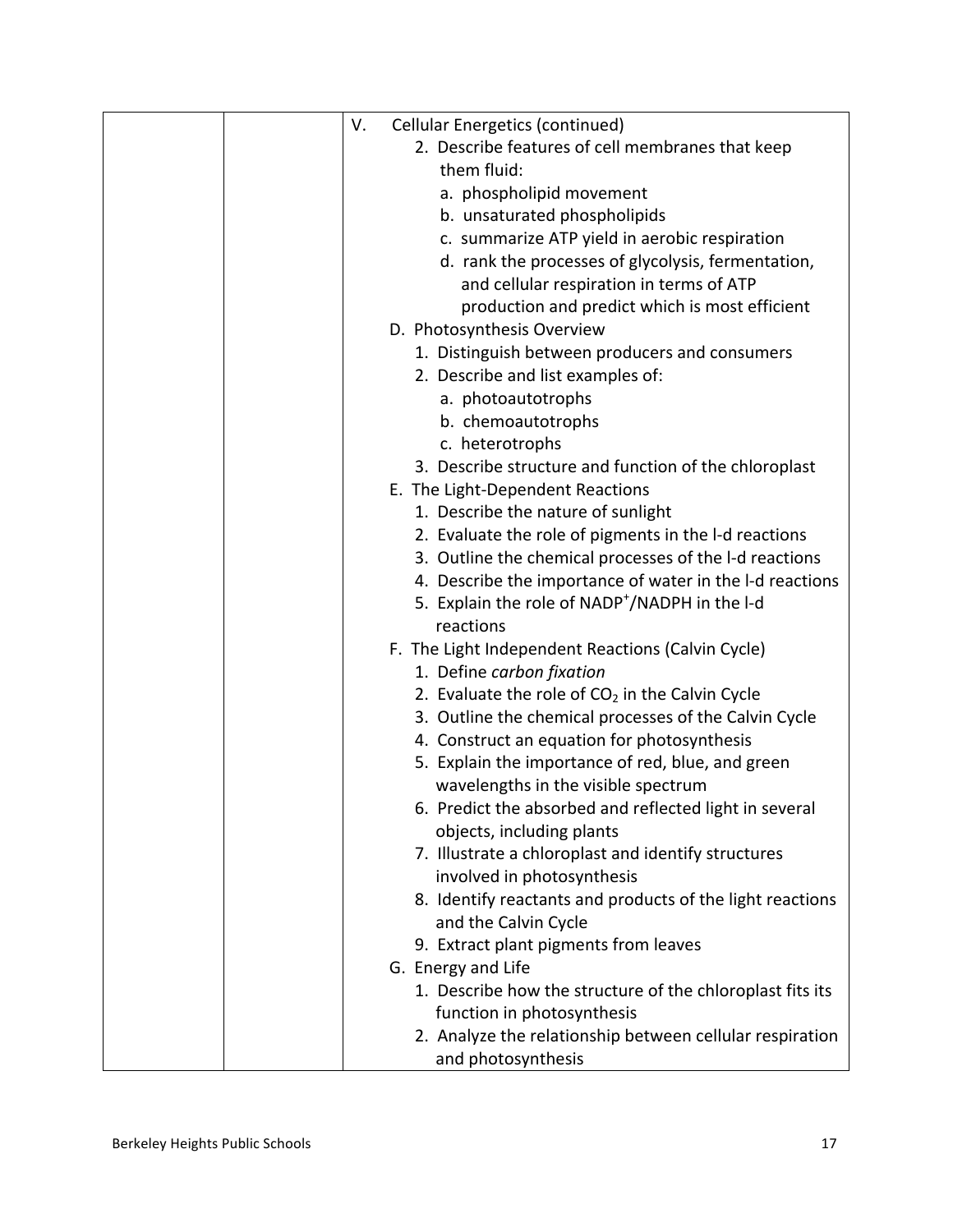|                |                | <b>Cellular Energetics (continued)</b><br>V.          |
|----------------|----------------|-------------------------------------------------------|
|                |                | 3. Interpret graphs, showing how rate of              |
|                |                | photosynthesis is influenced by environmental         |
|                |                | factors                                               |
|                |                | H. Photosynthesis and Cellular Respiration Comparison |
|                |                | 1. Compare cellular respiration and photosynthesis    |
|                |                | 2. Suggest reasons why plant cells have mitochondria  |
|                |                | 3. Show how the products of photosynthesis become     |
|                |                | the reactants of cellular respiration                 |
|                |                | I. Circulatory System (Time Permitting)               |
|                |                | 1. Describe the structures and functions of the heart |
|                |                | 2. Identify the main blood vessels and describe their |
|                |                | functions in the transport of materials through the   |
|                |                | body                                                  |
|                |                | 3. Illustrate the path of blood through the body      |
|                |                | 4. Associate the heart rate with exercise             |
|                |                | 5. Relate the pulse to blood moving through the body  |
|                |                | J. Respiratory System (Time Permitting)               |
|                |                | 1. Define breathing and its function in living things |
|                |                | 2. Identify the organs of the respiratory system and  |
|                |                | describe their functions                              |
|                |                | 3. Evaluate the correlation between increased         |
|                |                | breathing rate and body activity                      |
| 5.3/12         | A1, 3, 4, 5, 6 | Cellular And Human Reproduction (4.5 Weeks)<br>VI.    |
|                | D2,3           | A. Cell Growth and Division                           |
| CTE/9.1/12     | A1             | 1. Cell size                                          |
|                | C <sub>4</sub> | a. explain the limitations of cells size              |
|                | F <sub>2</sub> | b. define DNA overload                                |
| CTE/9.4/12     | 52             | c. compare surface area to volume, with respect to    |
| <b>RST9-10</b> | 1,2,6,10       | cell size                                             |
| $12/N-Q$       | 1              | 2. Cell growth                                        |
| $12/A$ -CED    | 2,4            | a. explain the problems that growth causes for cells  |
|                |                | b. describe how cell division solves the problems of  |
|                |                | cell growth                                           |
|                |                | c. interpret and label a diagram of the cell cycle    |
|                |                | d. describe the stages of interphase                  |
|                |                | e. DNA and RNA                                        |
|                |                | (1) differentiate among chromatin, chromatids,        |
|                |                | and chromosomes                                       |
|                |                | (2) model DNA                                         |
|                |                | (3) extract DNA from an organism to visualize the     |
|                |                | strands                                               |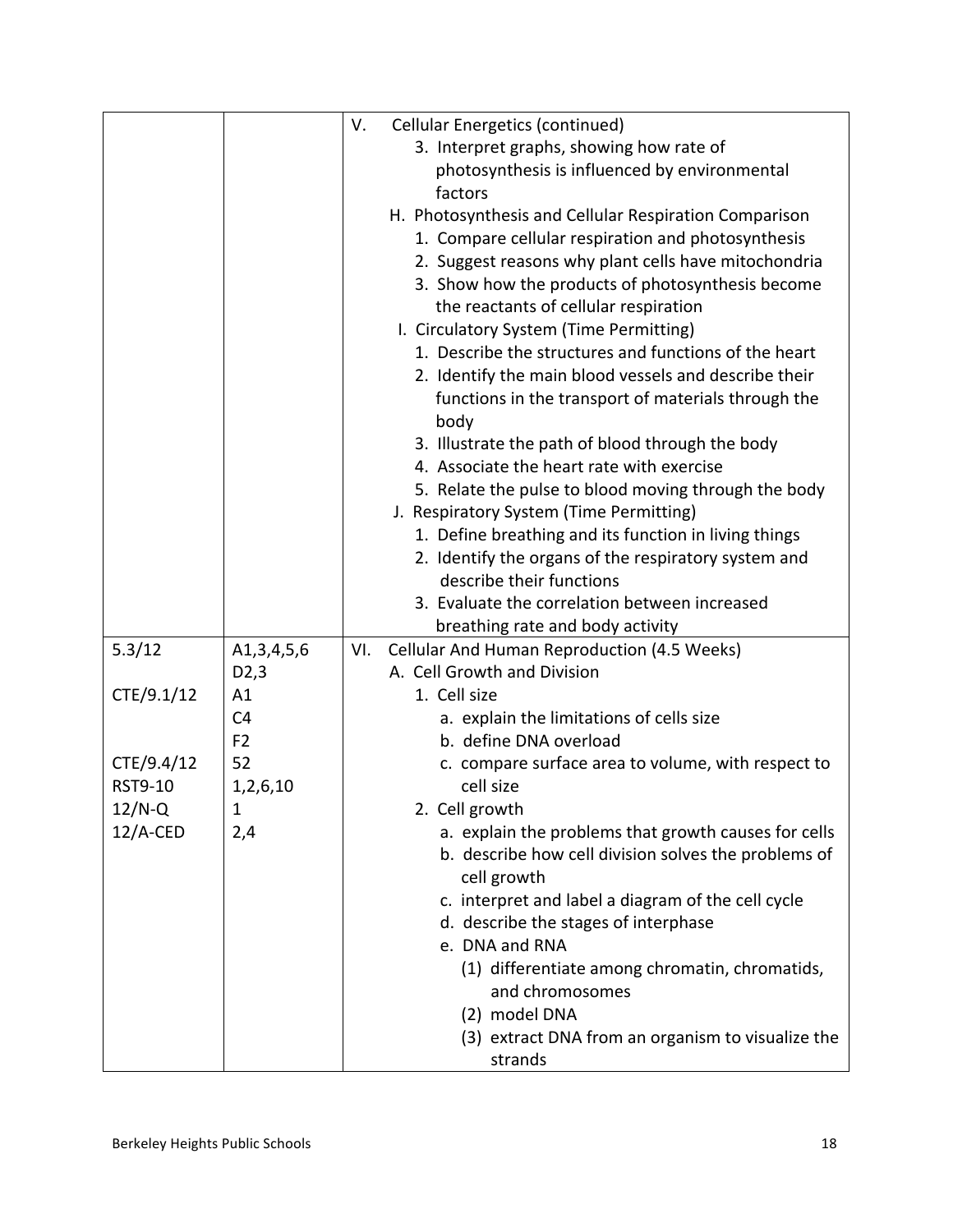| VI. | <b>Cellular And Human Reproduction (continued)</b>                  |  |
|-----|---------------------------------------------------------------------|--|
|     | (4) develop a timeline of scientists and                            |  |
|     | experiments that contributed to an                                  |  |
|     | understanding of DNA                                                |  |
|     | (5) summarize the experiments leading to the                        |  |
|     | discovery of DNA as the genetic material                            |  |
|     | (6) describe the design and results and interpret                   |  |
|     | the conclusions of the experiments                                  |  |
|     | performed by:                                                       |  |
|     | (a) Griffith                                                        |  |
|     | (b) Avery                                                           |  |
|     | (c) Hershey and Chase                                               |  |
|     | (7) DNA structure                                                   |  |
|     | (a) describe how the work of the following                          |  |
|     | scientists contributed to the discovery of<br><b>DNA</b> structure: |  |
|     |                                                                     |  |
|     | 1) Chargaff<br>2) Franklin                                          |  |
|     | 3) Watson and Crick                                                 |  |
|     | (b) describe the structure of the DNA                               |  |
|     | molecule                                                            |  |
|     | (c) describe the structure of a DNA                                 |  |
|     | nucleotide                                                          |  |
|     | (d) differentiate between and list examples                         |  |
|     | of purines and pyrimidines                                          |  |
|     | (8) DNA replication                                                 |  |
|     | (a) summarize the events of DNA replication                         |  |
|     | (b) outline the process of DNA replication,                         |  |
|     | including involved enzymes                                          |  |
|     | (c) compare the synthesis of leading and                            |  |
|     | lagging strands                                                     |  |
|     | (d) explain how enzymes proofread DNA                               |  |
|     | during its replication and repair damage                            |  |
|     | in existing DNA                                                     |  |
|     | 3. Cell division                                                    |  |
|     | a. describe binary fission and compare it to                        |  |
|     | eukaryotic cell cycling                                             |  |
|     | b. mitosis                                                          |  |
|     | (1) outline and identify the stages of mitosis in a                 |  |
|     | eukaryotic cell                                                     |  |
|     | (2) model the cell cycle and explain what occurs                    |  |
|     | at each stage                                                       |  |
|     | (3) identify the structures involved in mitosis                     |  |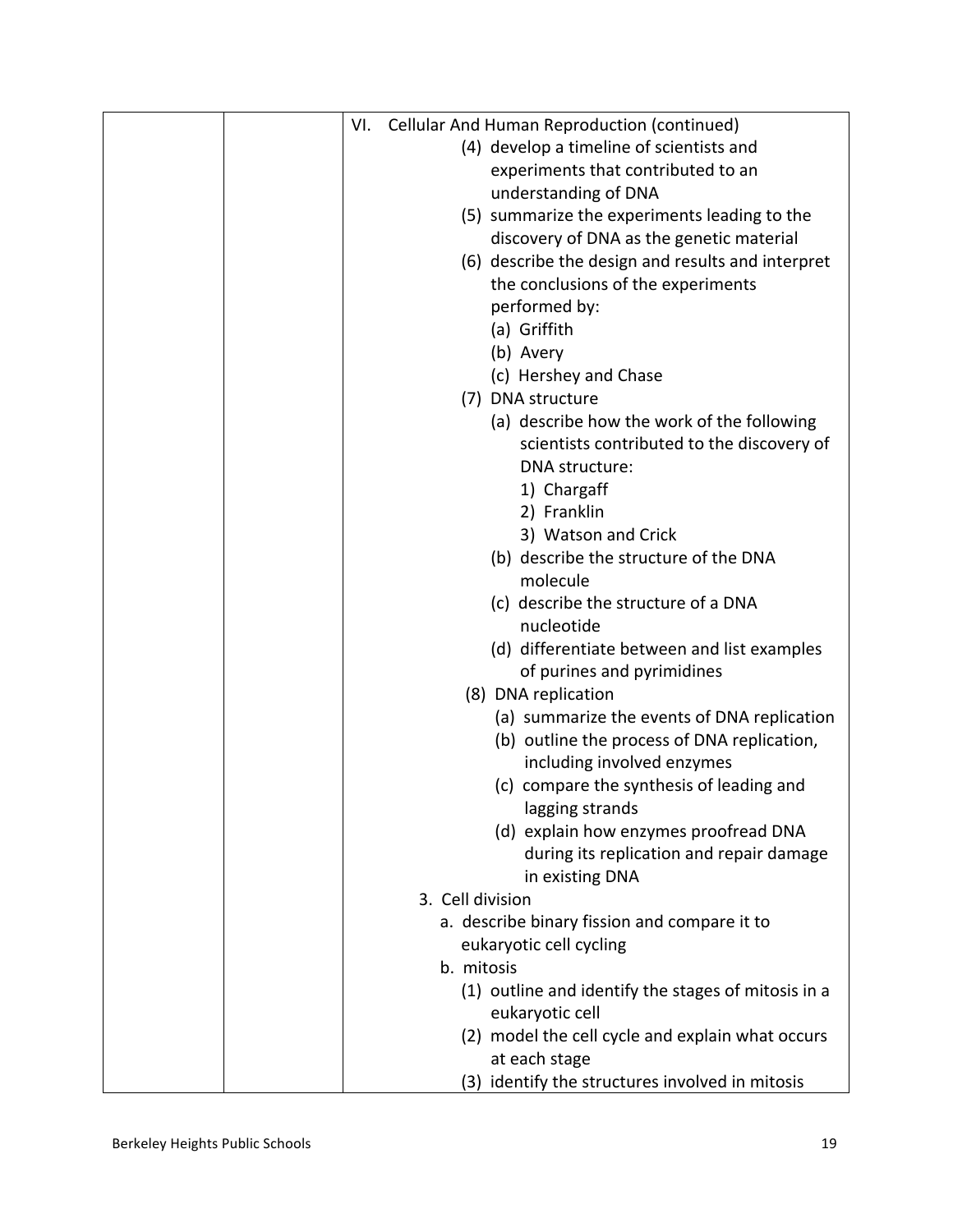|  | VI. | Cellular And Human Reproduction (continued)            |
|--|-----|--------------------------------------------------------|
|  |     | (4) contrast cytokinesis in plant and animal cells     |
|  |     | (5) observe cells in mitosis, using a microscope       |
|  |     | 4. Cell Cycle Regulation                               |
|  |     | a. describe the role of cyclins and CDKs on cell cycle |
|  |     | regulation                                             |
|  |     | b. list external factors in the regulation of the cell |
|  |     | cycle                                                  |
|  |     | c. research the controversy regarding stem cells       |
|  |     | d. explain how cancer relates to the cell cycle        |
|  |     | (1) contrast cancer cells and healthy cells            |
|  |     | (2) compare and contrast benign and malignant          |
|  |     | tumors                                                 |
|  |     | (3) define <i>metastasis</i>                           |
|  |     | (4) identify cancer-causing factors:                   |
|  |     | (a) environment (carcinogens, radiation)               |
|  |     | (b) genetics                                           |
|  |     | (c) age                                                |
|  |     | (d) viruses                                            |
|  |     | 5. Meiosis                                             |
|  |     | a. summarize the events of meiosis                     |
|  |     | b. observe cells and recognize and summarize the       |
|  |     | stages of meiosis                                      |
|  |     | c. evaluate the importance of crossing over on         |
|  |     | genetic diversity                                      |
|  |     | d. construct a diagram that identifies the stages of   |
|  |     | meiosis                                                |
|  |     | e. summarize spermatogenesis and ogenesis              |
|  |     | f. explain how non-disjunctions occur                  |
|  |     | g. compare and contrast meiosis and mitosis            |
|  |     | 6. Errors in chromosomal inheritance                   |
|  |     | a. describe the effect of non-disjunction on gamete    |
|  |     | formation                                              |
|  |     | b. chromosome structure (deletions, duplications,      |
|  |     | inversions, and translocations)                        |
|  |     | 7. Explain how a karyotype is prepared                 |
|  |     | 8. Interpret a karyotype                               |
|  |     | 9. Describe the causes and effects of selected genetic |
|  |     | disorders, such as:                                    |
|  |     | a. Down's Syndrome                                     |
|  |     | b. Klinefelter Syndrome                                |
|  |     | c. Turner's Syndrome                                   |
|  |     | 10. Assess the benefits and risks of diagnostic fetal  |
|  |     | testing                                                |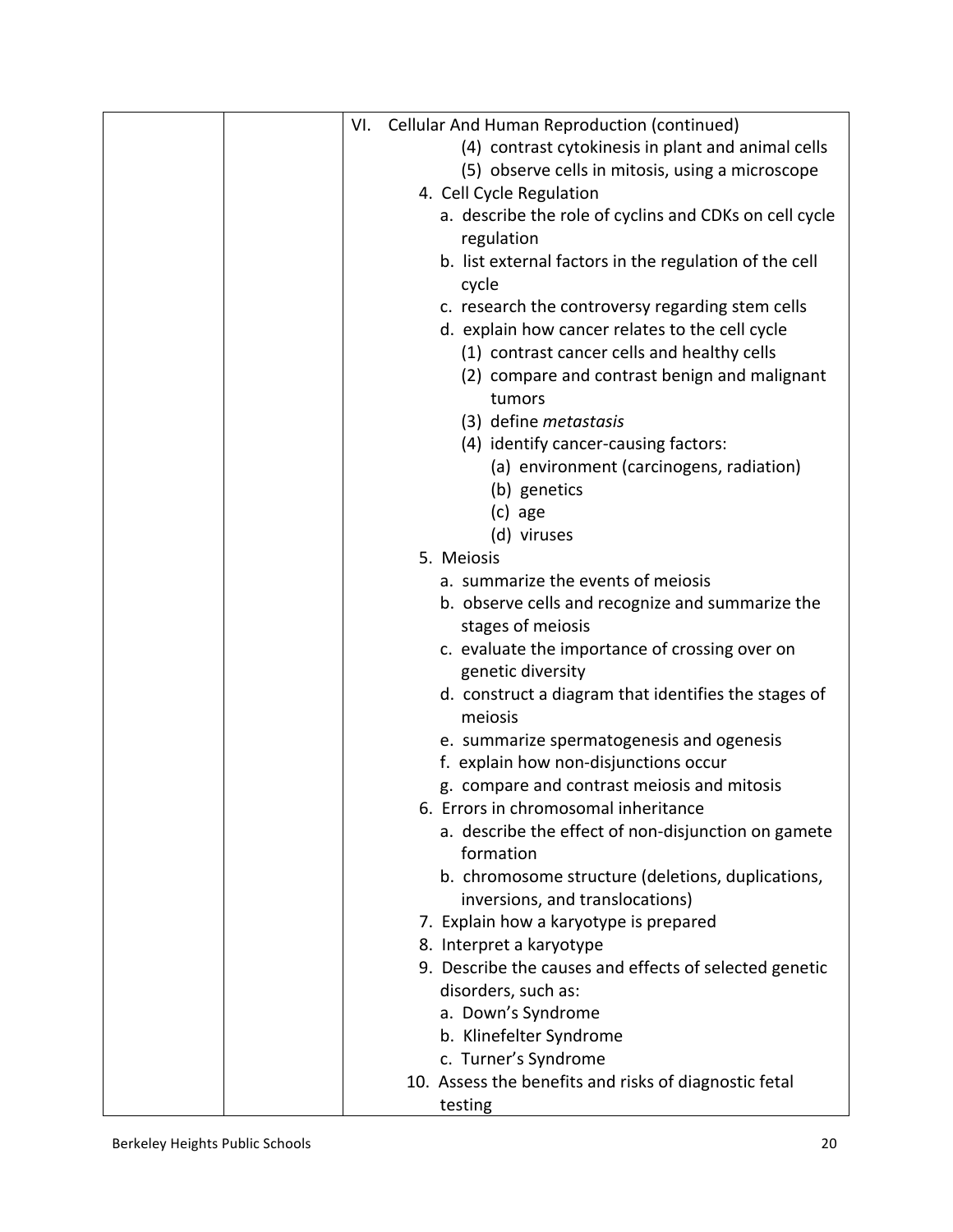|          |                | VI. | Cellular And Human Reproduction (continued)                                     |
|----------|----------------|-----|---------------------------------------------------------------------------------|
|          |                |     | B. The Human Life Cycle                                                         |
|          |                |     | 1. Distinguish between:                                                         |
|          |                |     | a. somatic cells and gamates                                                    |
|          |                |     | b. autosomes and sex chromosomes                                                |
|          |                |     | c. diploid and haploid cells                                                    |
|          |                |     | 2. Compare and contrast spermatogenesis and                                     |
|          |                |     | oogenesis                                                                       |
|          |                |     | 3. Describe the roles of each of the following on the                           |
|          |                |     | human life cycle:                                                               |
|          |                |     | a. meiosis                                                                      |
|          |                |     | b. fertilization                                                                |
|          |                |     | c. mitosis                                                                      |
|          |                |     | 4. Describe fertilization and the development of the                            |
|          |                |     | zygote and embryo                                                               |
|          |                |     | 5. Explain the reduction division that occurs in meiosis                        |
|          |                |     | C. Human Reproductive System                                                    |
|          |                |     | D. Asexual vs. Sexual Reproduction                                              |
| 5.3/12   | A1, 2, 3, 6    |     | VII. Protein Synthesis/Endocrine/Immune/Lymphatic (3 Weeks)                     |
|          | D1, 2, 3       |     | A. RNA                                                                          |
| 9.1/12   | A1             |     | 1. List and describe the three major types of RNA                               |
|          | C <sub>4</sub> |     |                                                                                 |
|          | F <sub>2</sub> |     | 2. Explain how mRNA, rRNA, and tRNA are involved                                |
| RST/9-10 |                |     | in the transcription and translation of genes                                   |
|          | 1, 2, 10       |     | 3. Compare and contrast RNA and DNA<br><b>B.</b> Transcription                  |
|          |                |     |                                                                                 |
|          |                |     | 1. Outline the process of transcription                                         |
|          |                |     | 2. Summarize the role of RNA polymerase in mRNA                                 |
|          |                |     | synthesis                                                                       |
|          |                |     | 3. Describe some of the ways eukaryotic cells modify<br>RNA after transcription |
|          |                |     |                                                                                 |
|          |                |     | C. Translation                                                                  |
|          |                |     | 1. Outline the processes of initiation and elongation                           |
|          |                |     | 2. Trace the formation of a functional protein from a<br>polypeptide            |
|          |                |     | D. Mutations                                                                    |
|          |                |     | 1. List examples of mutations,                                                  |
|          |                |     | 2. Explain the potential impact of mutations, such as                           |
|          |                |     | point and frame shift mutation on protein synthesis                             |
|          |                |     | E. Summarize the Events of Transcription and Translation                        |
|          |                |     | F. Hypothesize the Effect Mutations in DNA Replication,                         |
|          |                |     | Transcription, and Translation Could Create                                     |
|          |                |     | G. Explain How Genes are Regulated                                              |
|          |                |     |                                                                                 |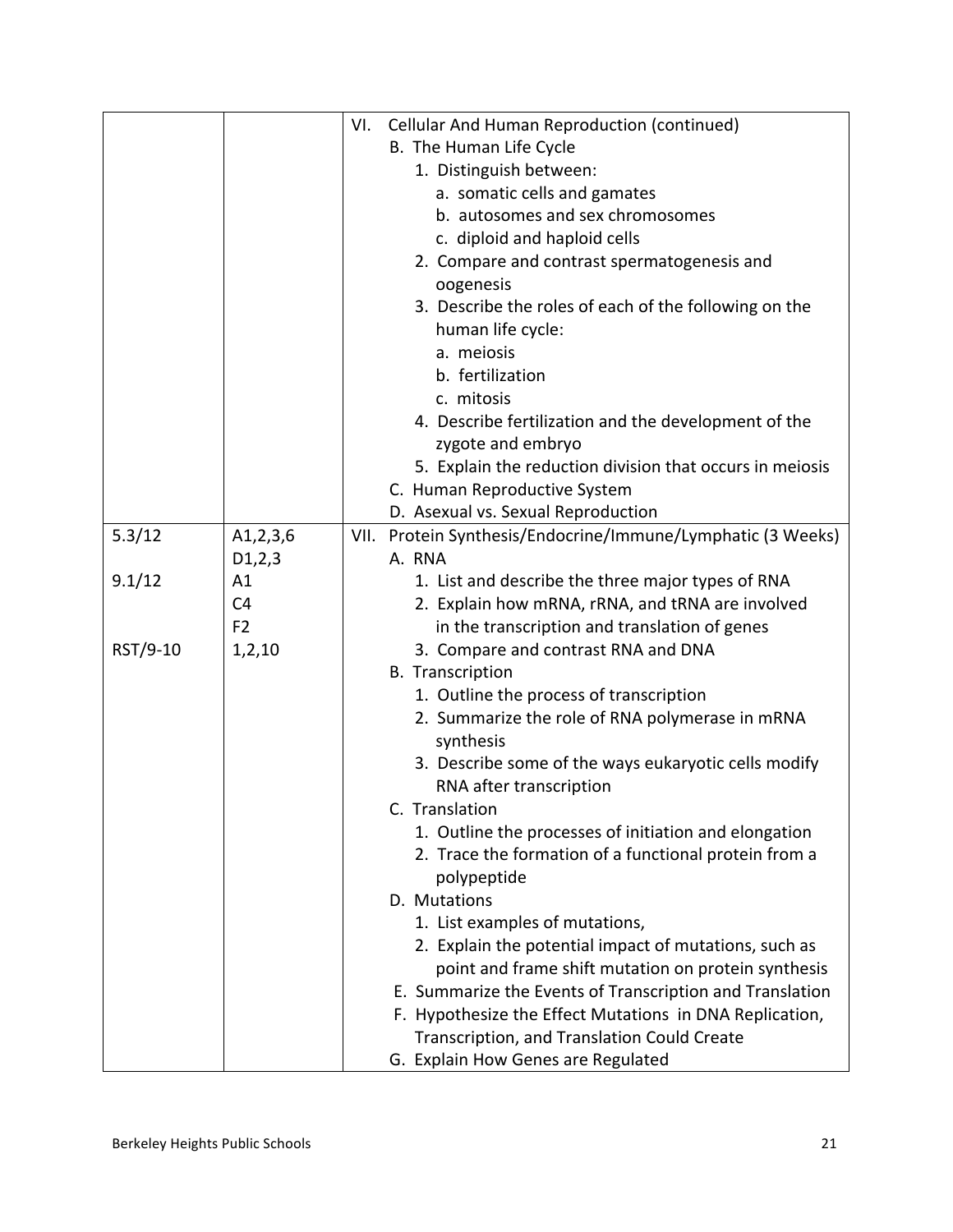|            |                | VII. Protein Syntheis/Endocrine/Immune/Lymphatic               |
|------------|----------------|----------------------------------------------------------------|
|            |                | (continued)                                                    |
|            |                | 1. Prokaryotic lac operon                                      |
|            |                | 2. Eukaryotic TATA box                                         |
|            |                | 3. Endocrine system                                            |
|            |                | a. identify the purpose of the endocrine system                |
|            |                | b. evaluate how the hormones regulate growth                   |
|            |                | and development                                                |
|            |                | c. identify the major endocrine glands and the                 |
|            |                | hormones they secrete                                          |
|            |                | H. Human Immune System (Time Permitting)                       |
|            |                | I. Human Lymphatic System (Time Permitting)                    |
|            |                | J. Human Endocrine System (Time Permitting)                    |
| 5.3/12     | A2,5,6         | VIII. Genetics/Human Integumentary System (4.5 Weeks)          |
|            | D1,2,3         | A. Mendelian Genetics                                          |
| 9.1/12     | A1             | 1. Explain the significance of Mendel's experiments to         |
|            | C <sub>4</sub> | the study of genetics                                          |
| RST/9-10   | 1,2,3,6,9      | a. summarize the principles of dominance,                      |
| CTE/9.1/12 | F <sub>6</sub> | segregation, and independent assortment                        |
| CTE/9.4/12 | 52             | b. apply the principles of probability to genetic              |
| $12/S-MB$  | $1 - 7$        | problems                                                       |
| $12/S$ -CP | $1 - 5$        | c. predict the possibilities of offspring from a cross,        |
|            |                | using a Punnett Square                                         |
|            |                | d. distinguish between:                                        |
|            |                | (1) homozygous and heterozygous                                |
|            |                | (2) genotype and phenotype                                     |
|            |                | 2. Apply the principles of genetics to genetic crossing,       |
|            |                | using a Punnett Square                                         |
|            |                | 3. Relate the mathematics of probability to genetics           |
|            |                | 4. Predict genotype and phenotype of one and two               |
|            |                | factor crosses                                                 |
|            |                | 5. Conduct an experiment, involving two factor                 |
|            |                | crosses<br>B. Non-Mendelian and Human Genetics                 |
|            |                |                                                                |
|            |                | 1. Distinguish between various complex inheritance<br>patterns |
|            |                | 2. Solve genetic problems, involving human blood type          |
|            |                | 3. Solve problems involving dominant and recessive             |
|            |                | disorders                                                      |
|            |                | 4. Analyze sex-linked and sex-limited inheritance              |
|            |                | patterns                                                       |
|            |                | 5. Describe mechanisms for sex determination                   |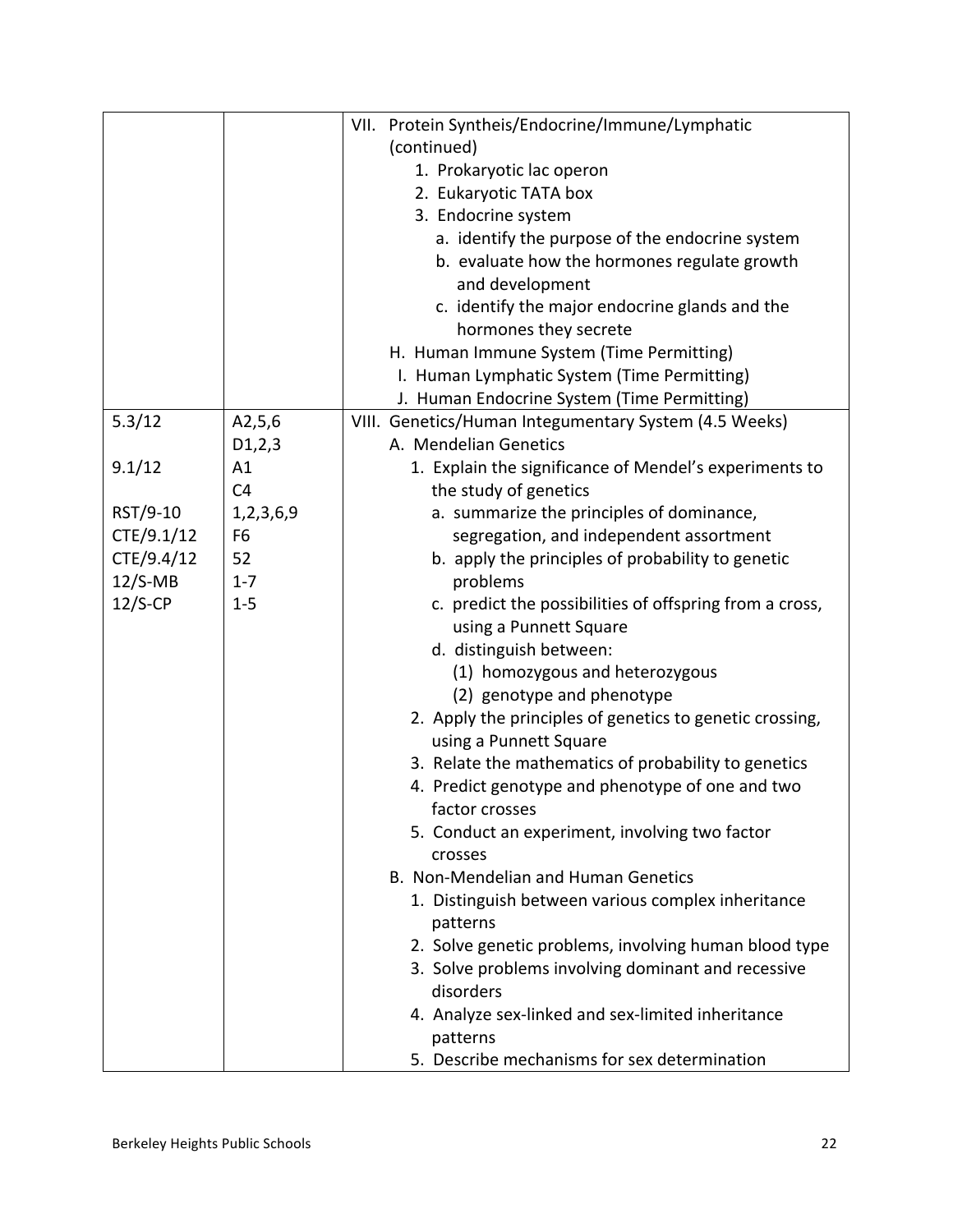| VIII. Genetics/Human Integumentary System (continued)    |
|----------------------------------------------------------|
| 6. Solve problems involving sex-linked traits and        |
| disorders                                                |
| 7. Create and analyze pedigrees                          |
| 8. Explain how gene linkage can be used to create        |
| chromosome maps                                          |
| 9. Explain how environment can affect the phenotype      |
| of an organism                                           |
| 10. Explain how incomplete dominance and co-             |
| dominance occur                                          |
| 11. Use a pedigree to follow dominant and recessive      |
| human genetic disorders                                  |
| 12. Depict multiple allele inheritance                   |
| a. blood type                                            |
| b. skin color                                            |
| 13. Investigate the inheritance of sex-linked genetics   |
| C. Bacterial Genetics                                    |
| 1. Outline the replication of a bacterial chromosome     |
| 2. Compare and contrast genetic recombination            |
| processes:                                               |
| a. transformation                                        |
| b. transduction                                          |
| c. conjugation                                           |
| 3. Describe how bacteria are able to regulate their      |
| genes, using two types of operons                        |
| D. Applied Genetics and Biotechnology                    |
| 1. Describe how selective breeding is used to produce    |
| organisms with desired traits                            |
| 2. Compare inbreeding and hybridization                  |
| 3. Assess the genotypes of organisms, using a Punnett    |
| Square                                                   |
| E. Genetic Engineering and the Human Genome              |
| 1. Describe how genetic engineering manipulates          |
| recombinant DNA                                          |
| 2. Evaluate the potential effects of genetic engineering |
| on human health and society                              |
| 3. Explain how information from the human genome         |
| can be used to diagnose human diseases                   |
| 4. Explore the pros and cons of genetic variation        |
| 5. Cloning                                               |
| a. explain the method of cloning                         |
| b. list organisms that can be cloned to date,            |
| including the first mammal cloned                        |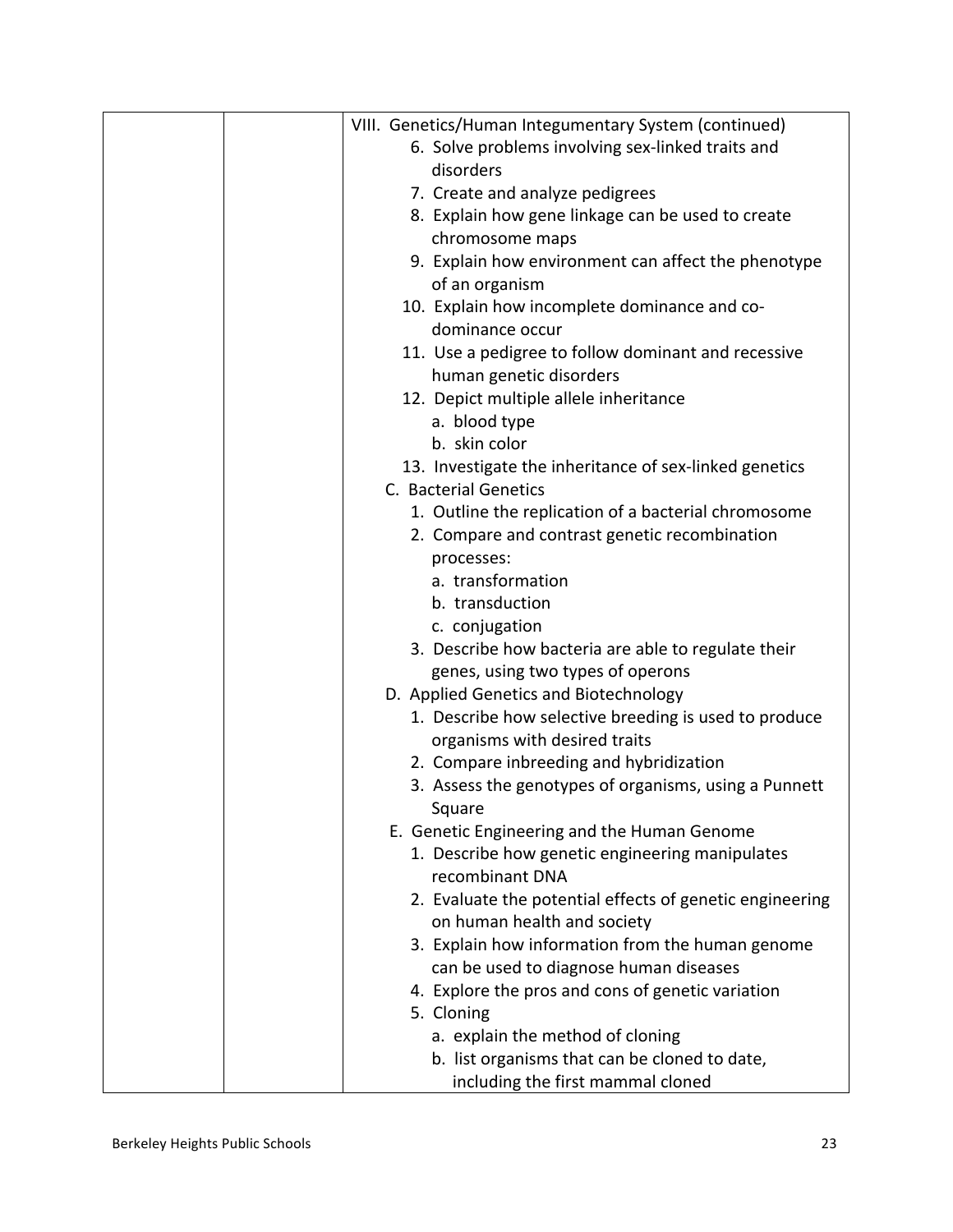|          |                | VIII. Genetics/Human Integumentary System (continued)     |
|----------|----------------|-----------------------------------------------------------|
|          |                | c. state some problems that can occur with cloning        |
|          |                | 6. Practical applications of transgenic organisms         |
|          |                | a. transgenic bacteria                                    |
|          |                | b. transgenic animals                                     |
|          |                | c. transgenic plants                                      |
|          |                | 7. DNA fingerprinting                                     |
|          |                | a. explain gel electrophoresis technology                 |
|          |                | b. summarize how DNA is extracted and becomes             |
|          |                |                                                           |
|          |                | amplified                                                 |
|          |                | c. summarize how DNA is sequenced and read                |
|          |                | d. synthesize a list of the pros and cons of using DNA    |
|          |                | fingerprinting for court cases and cases of identity      |
|          |                | 8. Cell transformation (Time Permitting)                  |
|          |                | a. explain how bacteria is transformed, using plastids    |
|          |                | b. summarize the pros and cons of genetically             |
|          |                | modified foods                                            |
|          |                | F. Human Integumentary System                             |
|          |                | 1. Skin color (Time Permitting)                           |
|          |                | 2. Skin cells for genetic research (Time Permitting)      |
|          |                | 3. Skin cancer (Time Permitting)                          |
| 5.3/12   | A4             | Evolution And The History Of Life (2.5 Weeks)<br>IX.      |
|          | E1, 2, 3, 4    | A. The History of Life                                    |
| 9.1/12   | A1             | 1. Describe a typical sequence of events in fossilization |
|          | C <sub>4</sub> | 2. Compare techniques for dating fossils                  |
|          | F <sub>2</sub> | 3. Identify and describe major events, using the          |
| RST/9-10 | 1,2,6,8,9,10   | geologic time scale                                       |
|          |                | 4. Differentiate between spontaneous generation and       |
|          |                | biogenesis                                                |
|          |                | 5. Sequence the events that might lead to cellular life   |
|          |                | B. Theories of Evolution                                  |
|          |                | 1. Evaluate Lamarck's Theory of Evolution and explain     |
|          |                | why it was refuted                                        |
|          |                | 2. Explain Darwin's Theory of Evolution                   |
|          |                | a. influences on Darwin timeline/flipbook                 |
|          |                | b. survival of the fittest                                |
|          |                | c. adaptation and variation                               |
|          |                | d. natural selection                                      |
|          |                | e. decent with modification                               |
|          |                | 3. List and describe the principles of natural selection  |
|          |                |                                                           |
|          |                | 4. Show how natural selection could change a              |
|          |                | population                                                |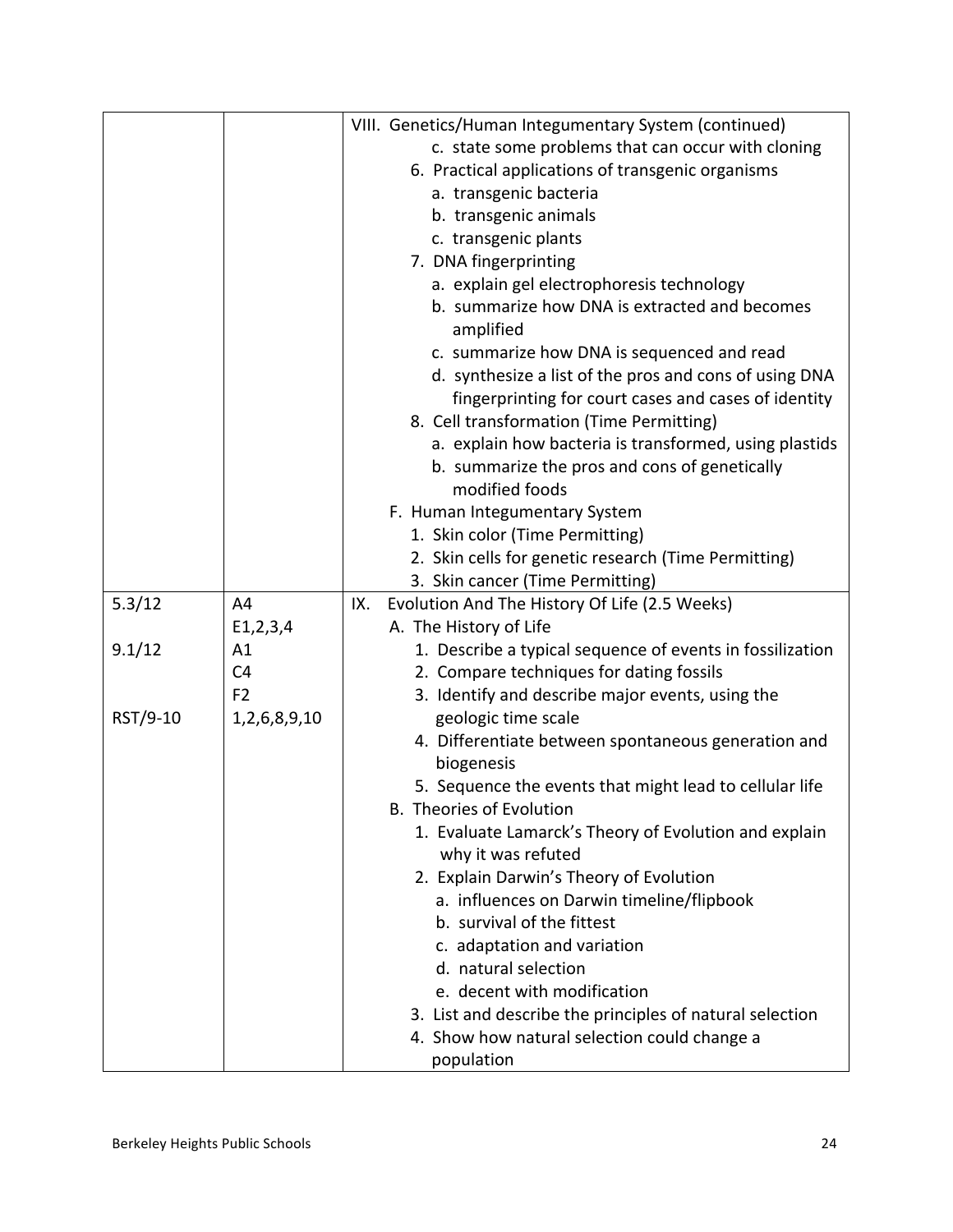| IX. | Evolution And The History Of Life (continued)            |
|-----|----------------------------------------------------------|
|     | C. Evidence of Evolution                                 |
|     | 1. Describe how fossils provide evidence of evolution    |
|     | 2. Interpret morphological evidence of evolution         |
|     | 3. Explain how biochemistry provides evidence of         |
|     | evolution                                                |
|     | 4. Site evidence for evolution                           |
|     | a. fossil record                                         |
|     | b. homologous body structures                            |
|     | c. embryology                                            |
|     | d. genetics                                              |
|     | e. convergent and divergent evolution                    |
|     | f. common ancestor                                       |
|     | 5. Identify modern evidence that support Darwin's        |
|     | Theory of Evolution                                      |
|     | a. Hardy-Weinberg Principle                              |
|     | b. genetic drift                                         |
|     | c. giraffe and moth case studies                         |
|     | d. gene mapping, cytochrome c and hox genes              |
|     | D. Shaping Evolutionary Theory - Analyze Graphs and/or   |
|     | Provide Examples of Patterns of Natural Selection        |
|     | 1. Directional selection                                 |
|     | 2. Disruptive selection                                  |
|     | 3. Sexual selection                                      |
|     | 4. Stabilizing selection                                 |
|     | E. Describe Factors That Influence Speciation            |
|     | 1. Compare gradualism with punctuated equilibrium        |
|     | 2. Model speciation                                      |
|     | 3. Define reproductive isolation                         |
|     | 4. Analyze the speciation of Darwin's finches            |
|     | F. Homonid Evolution                                     |
|     | 1. Homo genus extinctions                                |
|     | 2. Development of erect posture, skull size, and larynx  |
|     | positioning                                              |
|     | G. Regulation (Time Permitting)                          |
|     | 1. Identify the regions of the brain and their functions |
|     |                                                          |
|     | 2. Identify the parts of the central nervous system      |
|     | 3. Illustrate the actions of a nerve impulse             |
|     | 4. Distinguish between involuntary and voluntary         |
|     | activities of nerves                                     |
|     | 5. Research the effects of drugs on the nervous system   |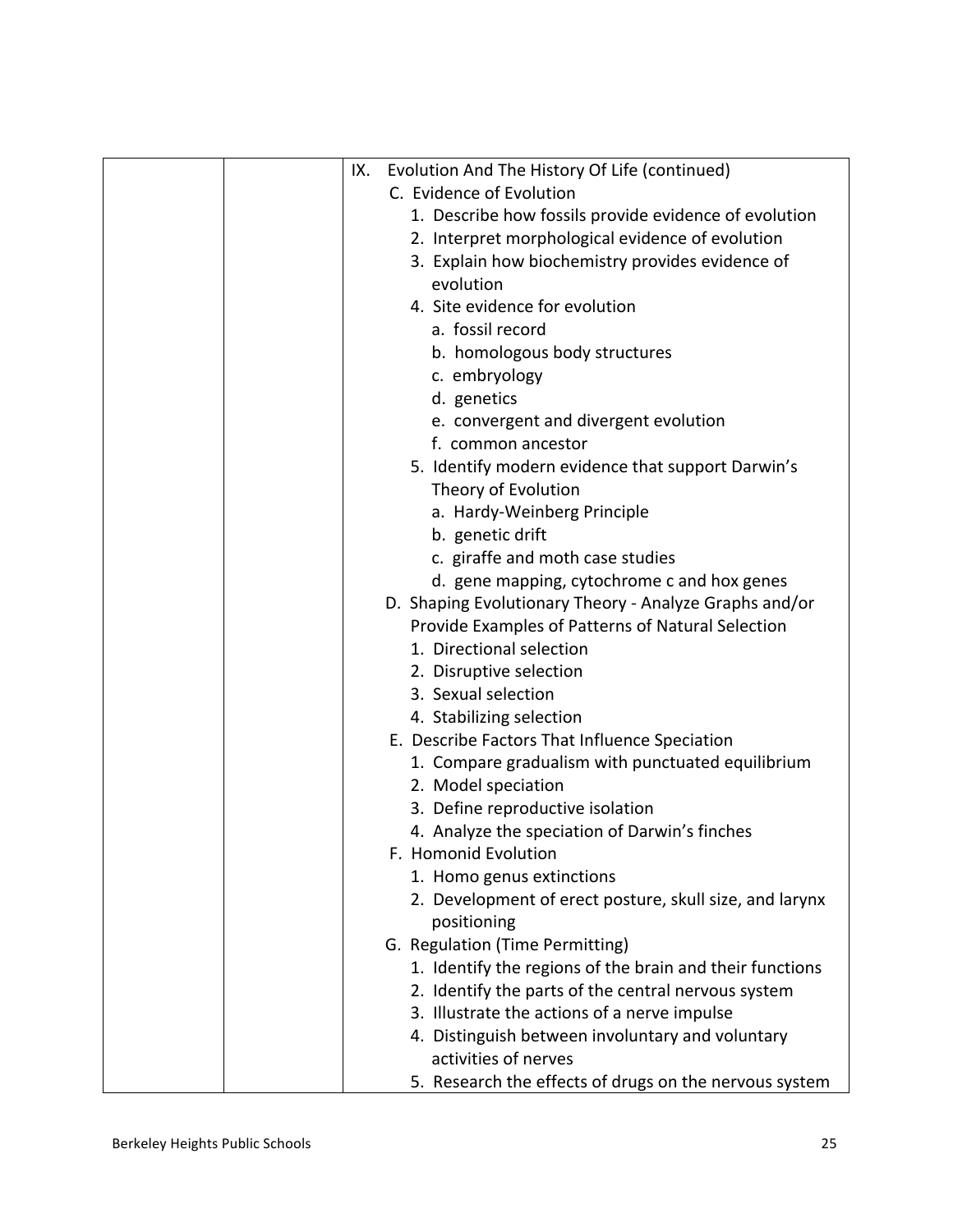|          |                | Evolution And The History Of Life (continued)<br>IX.     |
|----------|----------------|----------------------------------------------------------|
|          |                | H. Locomotion (Time Permitting)                          |
|          |                | 1. Identify the structures and functions of the skeletal |
|          |                | and muscular systems                                     |
|          |                | 2. Associate movement with muscles and bones             |
|          |                | 3. Illustrate the mechanism of a simple reflex           |
|          |                | 4. Evaluate the function of muscles and bones in         |
|          |                | protecting other body parts                              |
| 5.3/12   | A1, 2, 3, 4    | Diversity/Classification/Invertebrates (2.5 Weeks)<br>Х. |
|          | E1,2           | A. Classification and Biodiversity                       |
| 9.1/12   | A1             | 1. The history of classification                         |
|          | C <sub>4</sub> | a. compare Aristotle's and Linnaeus's classification     |
|          | F <sub>2</sub> | b. explain how to write a scientific name, using         |
| RST/9-10 | 3,4,5,6,8      | binomial nomenclature                                    |
|          |                | c. sequence the categories of biological classification  |
|          |                | 2. Classification                                        |
|          |                | a. explain the Linnaean System of classification         |
|          |                | b. identify characteristics used for classification      |
|          |                | c. classify organisms on earth                           |
|          |                | (1) five kingdom system                                  |
|          |                | (2) six kingdom system                                   |
|          |                | (3) three domain system                                  |
|          |                | 3. Modern classification                                 |
|          |                | a. provide examples of the ways morphological and        |
|          |                | biochemical data has changed the classification of       |
|          |                | some organisms                                           |
|          |                | b. explain how a cladogram is constructed                |
|          |                | c. interpret cladograms and explain how they             |
|          |                | provide clues to the phylogeny of an organism or         |
|          |                | group                                                    |
|          |                | <b>B. Domains and Kingdoms</b>                           |
|          |                | 1. Characterize major phylum of eukrayotes               |
|          |                | a. fungi - compare the different types of fungal         |
|          |                | growth and relate them to the environment they           |
|          |                |                                                          |
|          |                | grow in                                                  |
|          |                | b. plants – compare vascular and non-vascular plants     |
|          |                | c. animals                                               |
|          |                | (1) research the importance of "form fits                |
|          |                | function" in the animal kingdom, by showing              |
|          |                | how one animal has adapted to its lifestyle              |
|          |                | (2) list characteristics and provide examples of         |
|          |                | organisms in each domain                                 |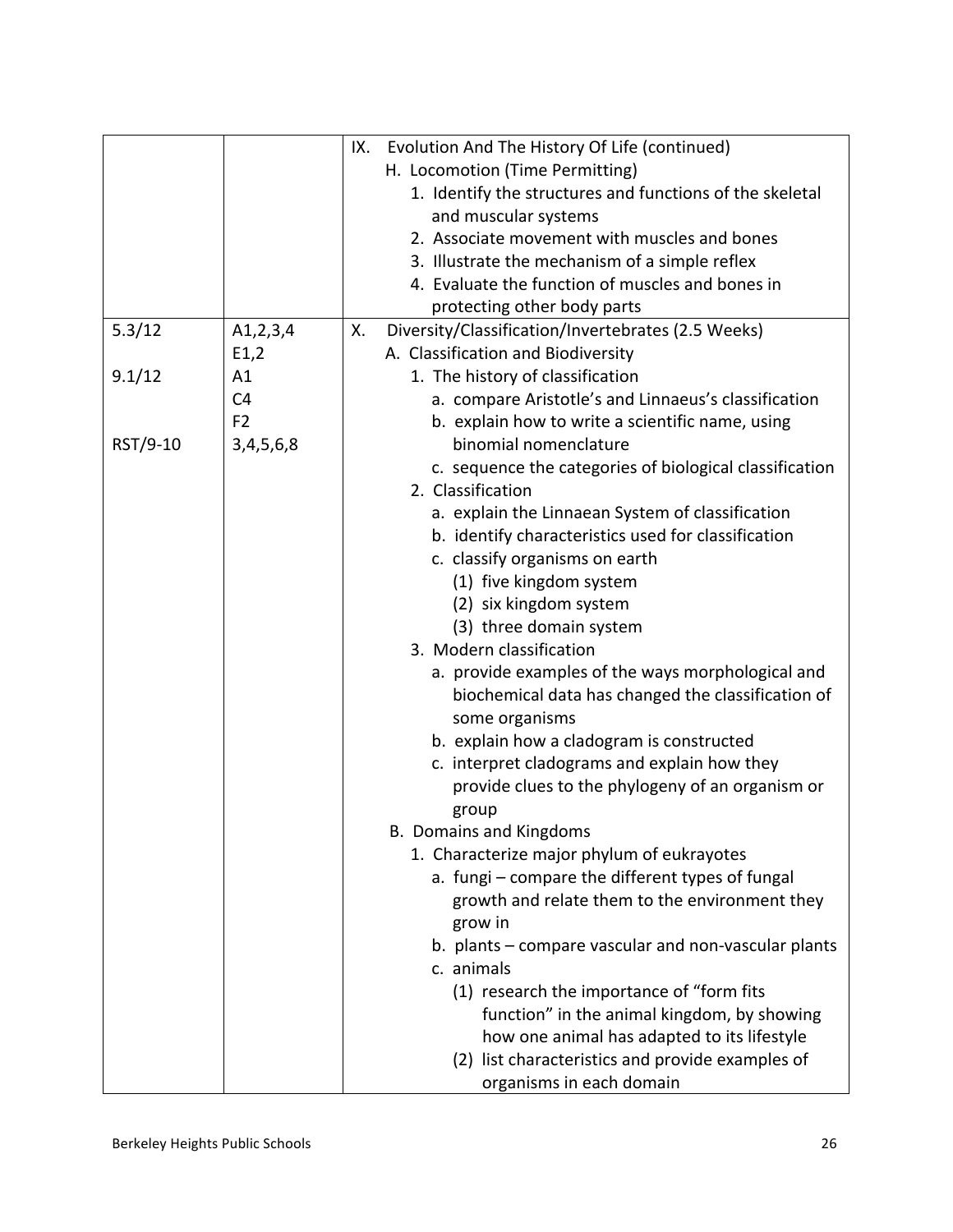|        |                | Diversity/Classification/Invertebrates (continued)<br>Х. |
|--------|----------------|----------------------------------------------------------|
|        |                | d. protists                                              |
|        |                | 2. List characteristics and provide examples of          |
|        |                | organisms in each eukaryotic kingdom                     |
| 5.3/12 | A1, 2, 3, 4    | Plants (1.5 Weeks)<br>XI.                                |
| 9.1/12 | Α1             | A. Plant Structure and Function                          |
|        | C <sub>4</sub> | 1. Plant cells and tissues                               |
|        |                | a. describe the major types of plant cells               |
|        |                | b. identify the major types of plant tissues             |
|        |                | 2. Relate the structure of roots, stems, and leaves to   |
|        |                | function                                                 |
|        |                | 3. Flowers and fruits                                    |
|        |                | a. describe the reproductive cycle of angiosperms        |
|        |                | b. dissect and examine the different types of flowers    |
|        |                | and fruits                                               |
|        |                | (1) compare the type of flower to pollination            |
|        |                | (2) draw conclusions about fruit type and seed           |
|        |                | dispersal                                                |
|        |                | 4. Identify possible plant responses through the major   |
|        |                | types of plant hormones                                  |
|        |                | a. explain how hormones affect the growth of plants      |
|        |                | b. describe the different types of plant responses       |
|        |                | c. examine human uses for plant hormones in              |
|        |                | agriculture and economics                                |

Note: The New Jersey Core Curriculum Content Standards can be accessed at www.state.nj.us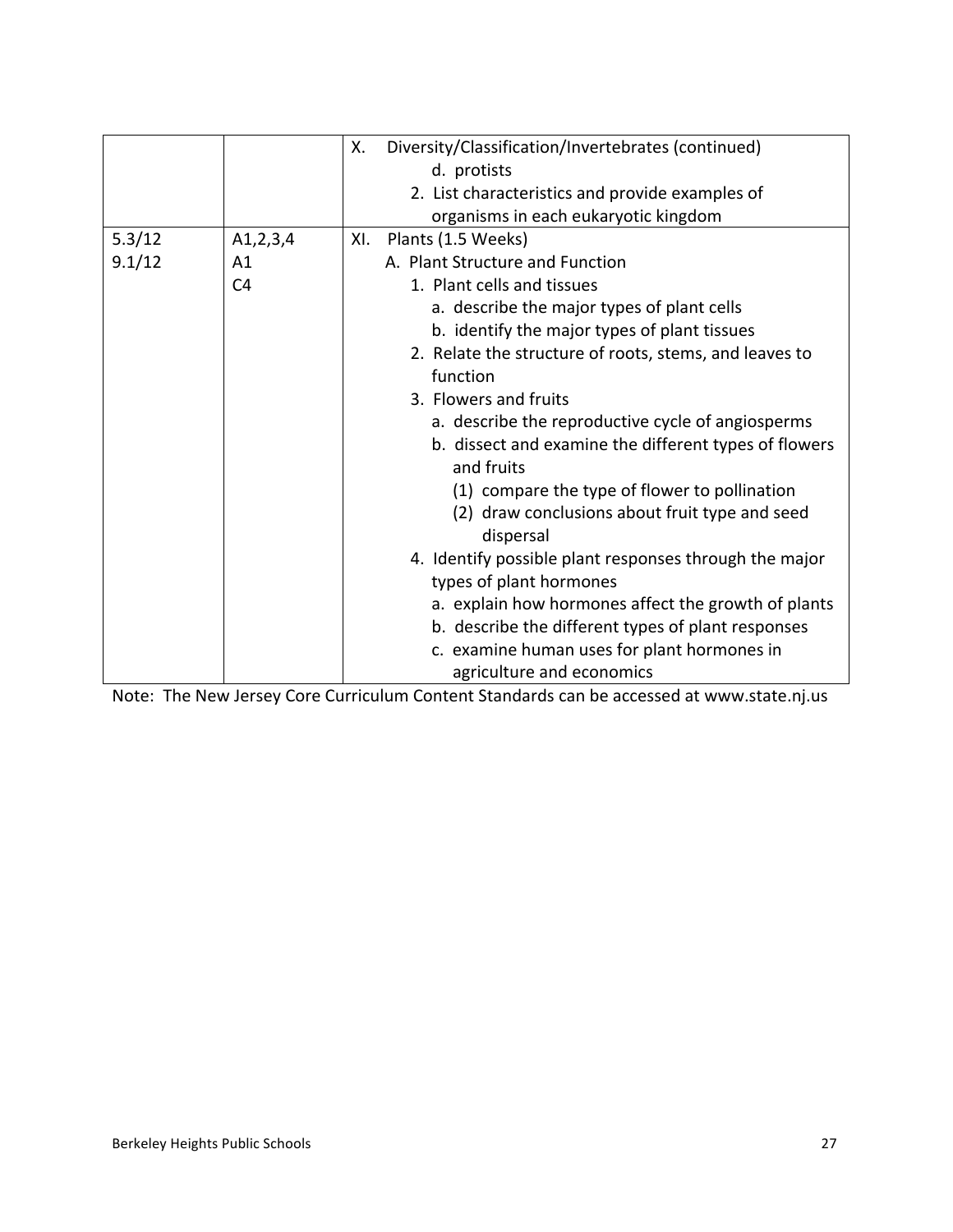## **RESOURCES/ACTIVITIES GUIDE**

#### **Labs**

- 1. Build models of inorganic and organic molecules.
- 2. Examine the resistance of buffers to changes in pH.
- 3. Use reagents to test for the presence of organic macromolecules in foods and unknown substances.
- 4. Use a calorimeter to determine the caloric contents of foods.
- 5. Examine the effect of various factors on enzyme activity.
- 6. Use microscopes to examine a variety of cells.
- 7. Build models of typical plant and animal cells.
- 8. Examine the effects of hypotonic and hypertonic environments on model cells.
- 9. Examine the effect of various factors on fermentation in yeast.
- 10. Use chromatography to separate the pigments in a leaf.
- 11. Model meiosis, using different colored pieces of yarn.
- 12. Prepare and interpret karyotypes.
- 13. Examine the probability principles, using coins or dice.
- 14. Research a genetic disorder.
- 15. Extract DNA from cells.
- 16. Model DNA replication and protein synthesis.
- 17. Dissection  $-$  shark, frog, fetal pig.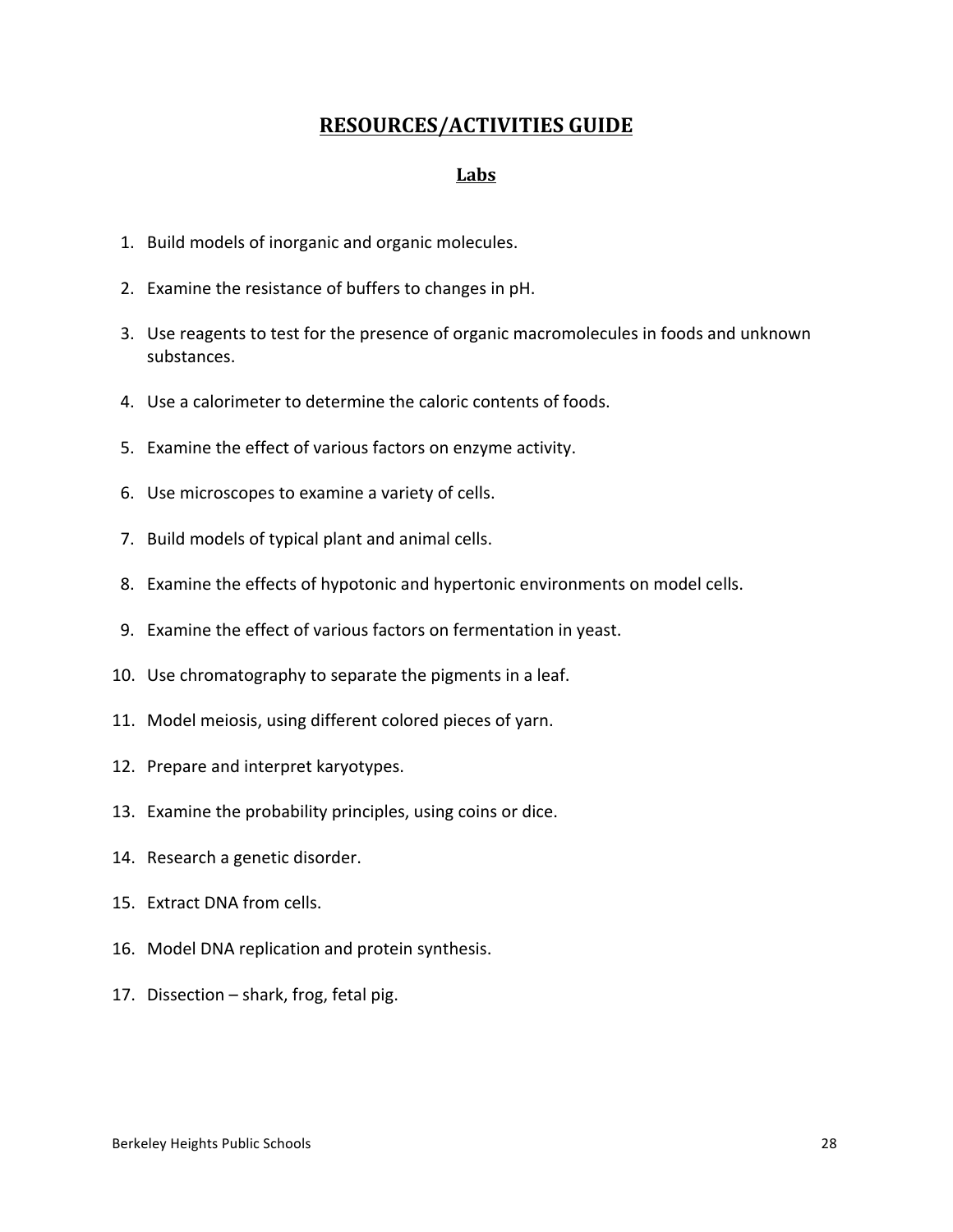## **SUGGESTED AUDIO VISUAL/COMPUTER AIDS**

- 1. LCD Projector.
- 2. Microsoft PowerPoint Software.
- 3. Microsoft Word Software.
- 4. Microsoft Internet Explorer.
- 5. U-Tube.
- 6. Teacher Online Access Pack with iText.
- 7. Prentice Hall Presentation Pro.